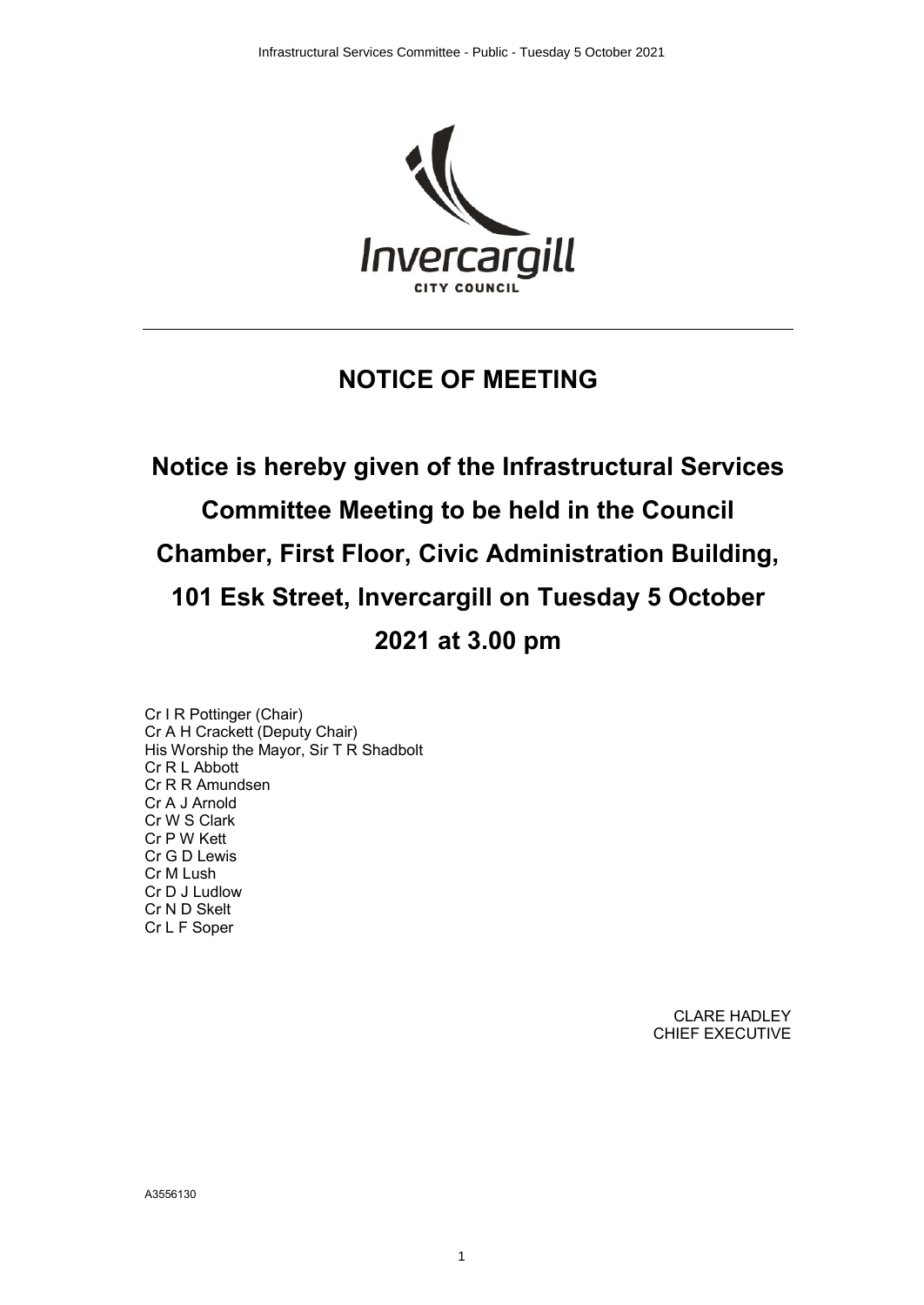## **Infrastructural Services Committee - Public**

05 October 2021 03:00 PM

### **Agenda Topic Page**

| Apologies |
|-----------|
|           |

2. Declaration of Interest

| a. | Members are reminded of the need to stand aside from decision-making when a conflict     |
|----|------------------------------------------------------------------------------------------|
|    | arises between their role as an elected representative and any private or other external |
|    | interest they might have.                                                                |

- b. Elected members are reminded to update their register of interests as soon as practicable, including amending the register at this meeting if necessary.
- 3. Public Forum

| 4. | Minutes of the Infrastructural Services Committee Meeting Held on 7 September 2021<br>(A3514230)                       | 4  |
|----|------------------------------------------------------------------------------------------------------------------------|----|
| 5. | Minutes of the Extraordinary Meeting of the Infrastructural Services Committee Held on 28<br>September 2021 (A3553689) | 10 |
| 6. | Waka Kotahi NZTA Funding Allocations (A3517931)                                                                        |    |
| 7. | Temporary Road Closure (A3554208)                                                                                      | 16 |
|    | Appendix 1 - Temporary Road Closure (A3554209)<br>7.1                                                                  | 18 |
| 8. | <b>Activity Report (A3542817)</b>                                                                                      | 20 |

- 9. Urgent Business
- 10. Public Excluded Session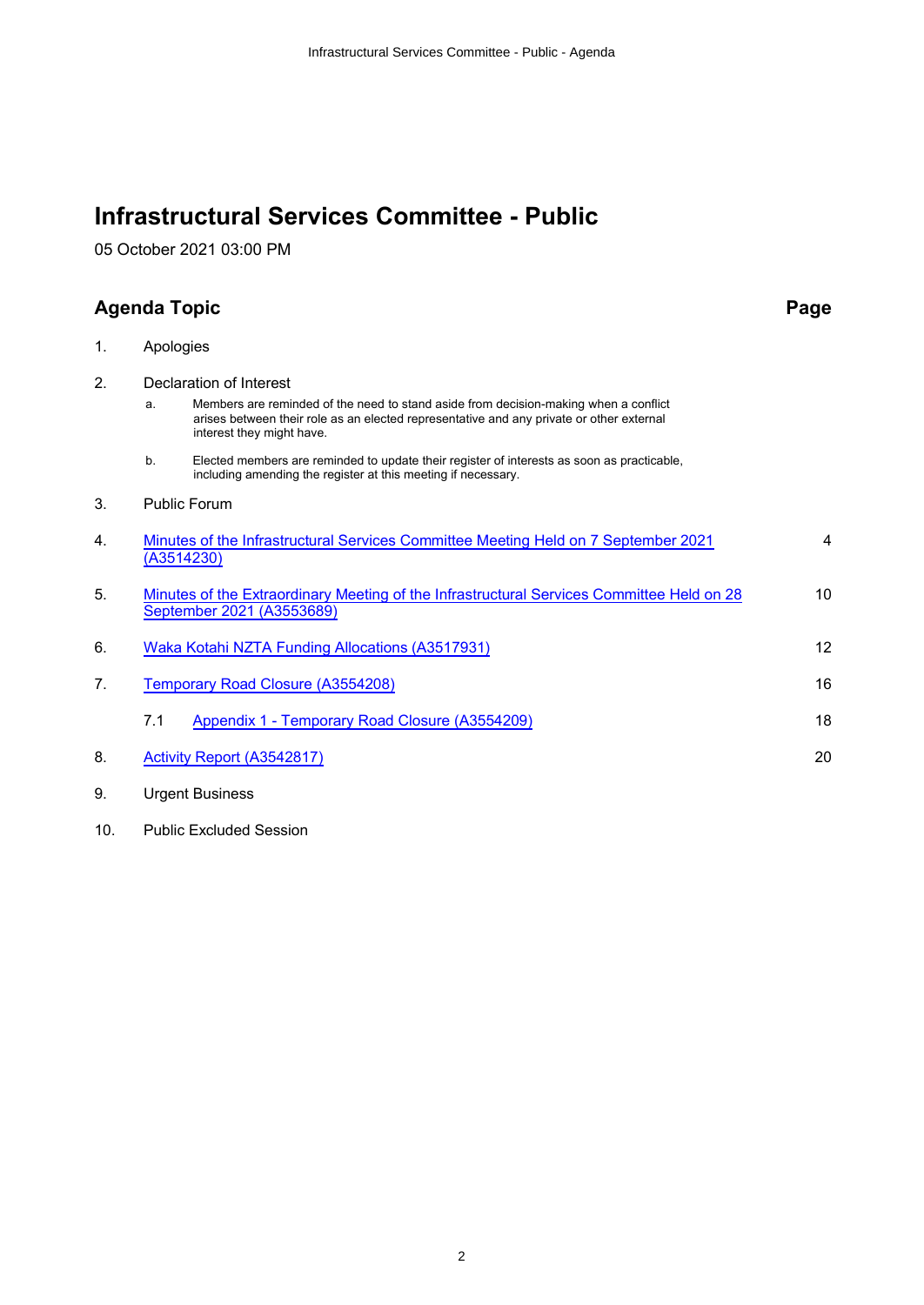### **Public Excluded Session**

Moved, seconded that the public be excluded from the following parts of the proceedings of this meeting; with the exception of the external appointees, Mr Jeff Grant and Mr Lindsay McKenzie, namely,

*(a) Confirmation of Minutes of the Public Excluded Session of the Infrastructural Services Committee meeting held on 7 September 2021*

The general subject of each matter to be considered while the public is excluded, the reason for passing this resolution in relation to each matter, and the specific grounds under section 48(1) of the local government official information and meetings act 1987 for the passing of this resolution are as follows:

| General<br>each | οf<br>subject<br>matter<br>to<br>be<br>considered                                                                                                                               | Reason for passing this<br>resolution in relation<br>to<br>each matter                                                                                                                                            | Ground(s)<br>under<br>Section 48(1) for<br>the<br>this<br>οf<br>passing<br>resolution                                                                                                                      |
|-----------------|---------------------------------------------------------------------------------------------------------------------------------------------------------------------------------|-------------------------------------------------------------------------------------------------------------------------------------------------------------------------------------------------------------------|------------------------------------------------------------------------------------------------------------------------------------------------------------------------------------------------------------|
| (a)             | Confirmation<br>οf<br>Minutes<br>Ωf<br>the<br><b>Public</b><br>Excluded<br>Session<br>Ωf<br>the<br>Infrastructural<br>Services Committee<br>meeting held on 7<br>September 2021 | Section 7(2)(i)<br>Enable any local authority<br>holding the information to<br>carry on, without prejudice<br>disadvantage,<br>or<br>negotiations<br>(including)<br>commercial and<br>industrial<br>negotiations) | Section 48(1)(a)<br>That the public<br>conduct of this item<br>would be likely to<br>result in the disclosure<br>of information for<br>which good reason for<br>withholding would<br>exist under Section 7 |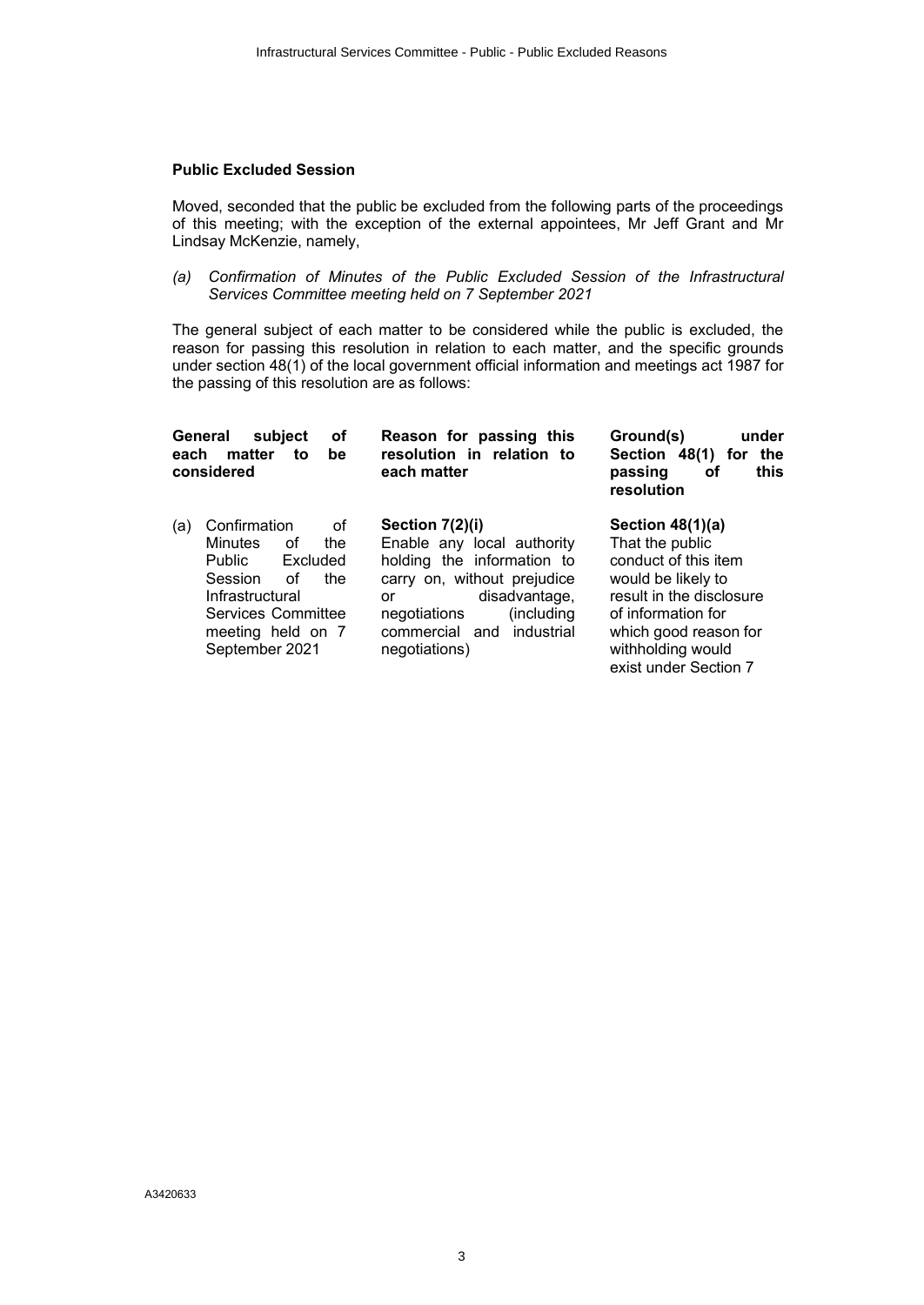### <span id="page-3-0"></span>**MINUTES OF THE MEETING OF THE INFRASTRUCTURAL SERVICES COMMITTEE HELD VIA THE AUDIO VISUAL PLATFORM OF ZOOM, ON TUESDAY 7 SEPTEMBER 2021 AT 3.00 PM**

- **PRESENT:** Cr I R Pottinger (Chair) Cr A H Crackett (Deputy Chair) His Worship the Mayor, Sir T R Shadbolt Cr R L Abbott Cr R R Amundsen Cr A J Arnold Cr W S Clark Cr P W Kett Cr G D Lewis Cr M Lush Cr D J Ludlow Cr N D Skelt Cr L F Soper Mr J Grant – External Appointee Mr L McKenzie – External Appointee
- **IN ATTENDANCE:** Mrs C Hadley Chief Executive Mr M Day – Group Manager – Finance and Assurance Ms T Hurst – Group Manager – Customer and Environment Mr S Gibling – Group Manager – Leisure and Recreation Ms E Moogan – Group Manager – Infrastructure Mr A Cameron – Strategic Advisor/GM - ICHL Mr R Pearson – Manager – Roading Ms R Suter – Manager – Strategy and Policy Mr A Murray – Manager – Water Ms S Shameem – Senior Policy Advisor – Southland Mayoral Forum Ms K Davidson – Digital Content Creator Ms M Cassiere – Executive Governance Officer

### 1. **APOLOGIES**

Nil.

2. **DECLARATION OF INTEREST** 

Nil.

3. **PUBLIC FORUM** 

Nil.

### 4. **MINUTES OF THE INFRASTRUCTURAL SERVICES COMMITTEE MEETING HELD ON 3 AUGUST 2021** A3479108

Moved Cr Lewis, seconded Cr Soper and **RESOLVED** that the minutes of the Infrastructural Services Committee held on 3 August 2021 be confirmed.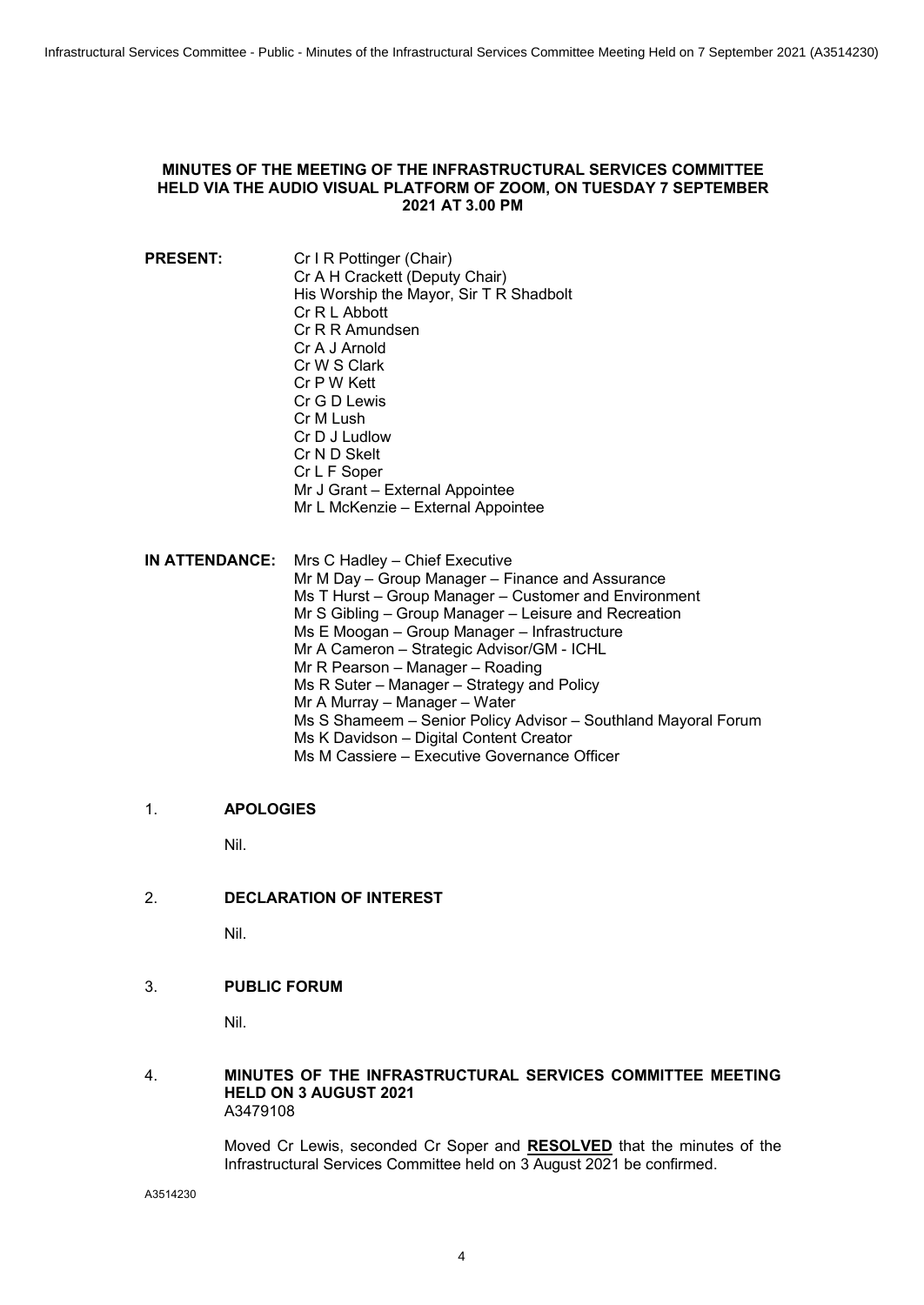#### 5. **EXPLANATION OF WATER SUPPLY GRADINGS AS APPLIED TO INVERCARGILL AND BLUFF**  A3512701

Mr Alister Murray was in attendance to speak to this item. Mr Murray stated that at the last Infrastructural Services Committee meeting, a question had been raised about a key performance indicator not being met in relation to the Bluff water supply. He noted that the Ministry of Health no longer graded water supplies in this way. Council had worked to reconfigure the water distribution system in Bluff and stated that there is an expectation that Bluff would have received an 'A' grading under the previous grading system. This measure has been replaced with new measures for the 2021 Long Term Plan.

Moved Cr Abbott, seconded Cr Skelt and **RESOLVED** that the Infrastructural Services Committee:

- 1. Receive the report 'Explanation of Water Supply Grading's as Applied to Invercargill and Bluff'**.**
- Note: The meeting was adjourned at 3.08 pm.
- Note: The meeting was re-convened at 3.46 pm.

### 6. **THREE WATERS**

### 6.1 **MATTERS FOR CONSIDERATION FOR ENGAGEMENT** A3524438

Ms Rhiannon Suter was in attendance to speak to this item. Ms Suter noted that the report was in regard to consideration of Three Waters consultation or engagement. She noted that while the issue of either opting in or opting out of Three Waters was significant, legal advice provided by Simpson Grierson noted that providing feedback to Government would not trigger significant provisions and that any engagement undertaken would be optional. It would be for Council to decide what level and type of engagement the Council wished to take on this matter, and noted that a decision to either opt in or out could not be made without undertaking a formal consultation process as per the Local Government Act. As such, it would require an amendment to the Long Term Plan and that any engagement undertaken in the mean time could not be the basis for decision making, however it could be used as a basis to provide feedback to the Government.

Discussion around the report took place. Ms Suter noted that if an engagement were to take place in order to provide a feedback, it would not be possible to do so within the current timeframe of September. Ms Moogan noted that Council had already initiated the process of compiling a list of questions to the Government and in response to a query whether the Department of Internal Affairs had responded to the questions, she replied that they hadn't received a response as yet.

Moved Cr Soper, seconded Cr Abbott and **RESOLVED** that the Infrastructural Services Committee:

1. Receive the report "Three Waters Engagement or Consultation – Matters for consideration".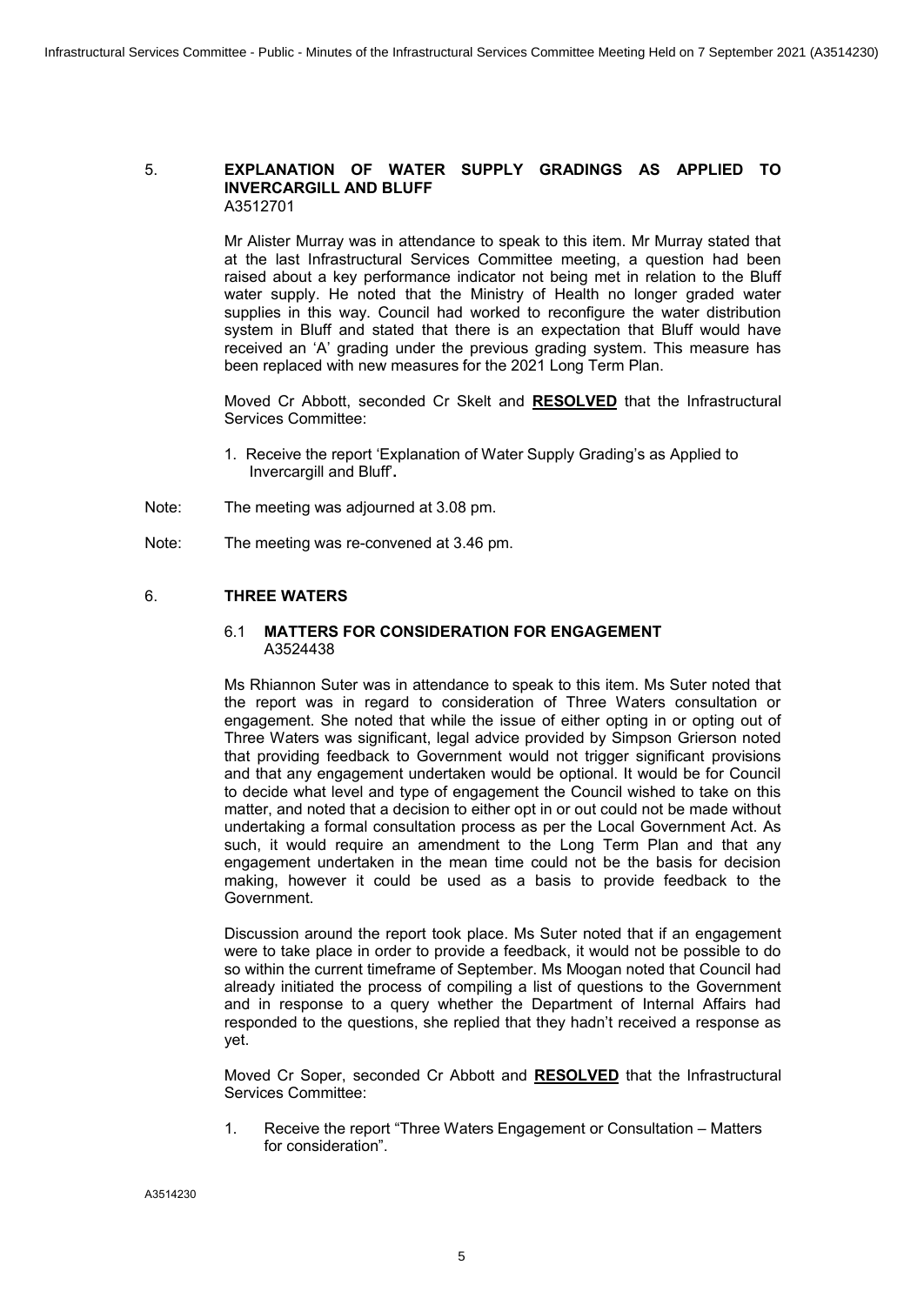- 2. Note the following issues:
	- a. Simpson Grierson advice (A3525401) engagement is optional and not required to respond to Government's request for feedback, and under current legislation prior to any decision to opt in or out consultation will be required as it will be an LTP amendment.
	- b. Any engagement now could either inform feedback to Government or be pre-engagement for a future consultation. This could not be delivered before the end of September.
	- c. For any engagement to be effective Council will need to give direction on the issues it wants feedback on. To be meaningful, engagement should provide alternative options, although there is the option to present the Government's position and seek feedback only on that.
	- d. Covid-19 and limited team resources mean a digital led approach will be required due to the challenges of organising physical events and then rearranging them as alert levels change.
	- e. There are risks to undertaking engagement and to not undertaking engagement. The primary risks are as follows:
		- Significant resource will be required to undertake engagement this will not replace the need for consultation which will be required unless there is legislative change.
		- ∑ Undertaking engagement without presenting meaningful alternatives is of limited value. Government has indicated it does not require Councils to consult at this point and that it intends to seek public input at a later date. Unless the Council has alternative proposals it wishes to seek feedback on the benefit of engagement may be limited.
		- Not undertaking engagement also carries risks. There may not be another opportunity for Councils to seek the views of the local community on this matter ahead of national consultation.

Moved Cr Soper, seconded Cr Lewis that the Infrastructural Services Committee adds an amendment to the recommendations that:

> ∑ Council undertakes to arrange a workshop on Three Waters issues within the next 14 days.

The motion, now put, was **RESOLVED** in the affirmative.

### 6.2 **NOTICE OF MOTION**

A3527688

Cr Clark spoke to his Notice of Motion and noted that communities around the country had questions around some key issues which included whether there were economies of scale that would benefit the Council, could the water entity recruit and retain enough water specialists to run the programme for which the DIA had advised in the negative, could the current entity upscale to 200 percent to deliver the service outcomes for which the DIA had responded in the negative. Cr Clark noted that other key issues included what would be the actual costs of Three Waters to households a decade from now, and who would own the assets for which Cr Clark stated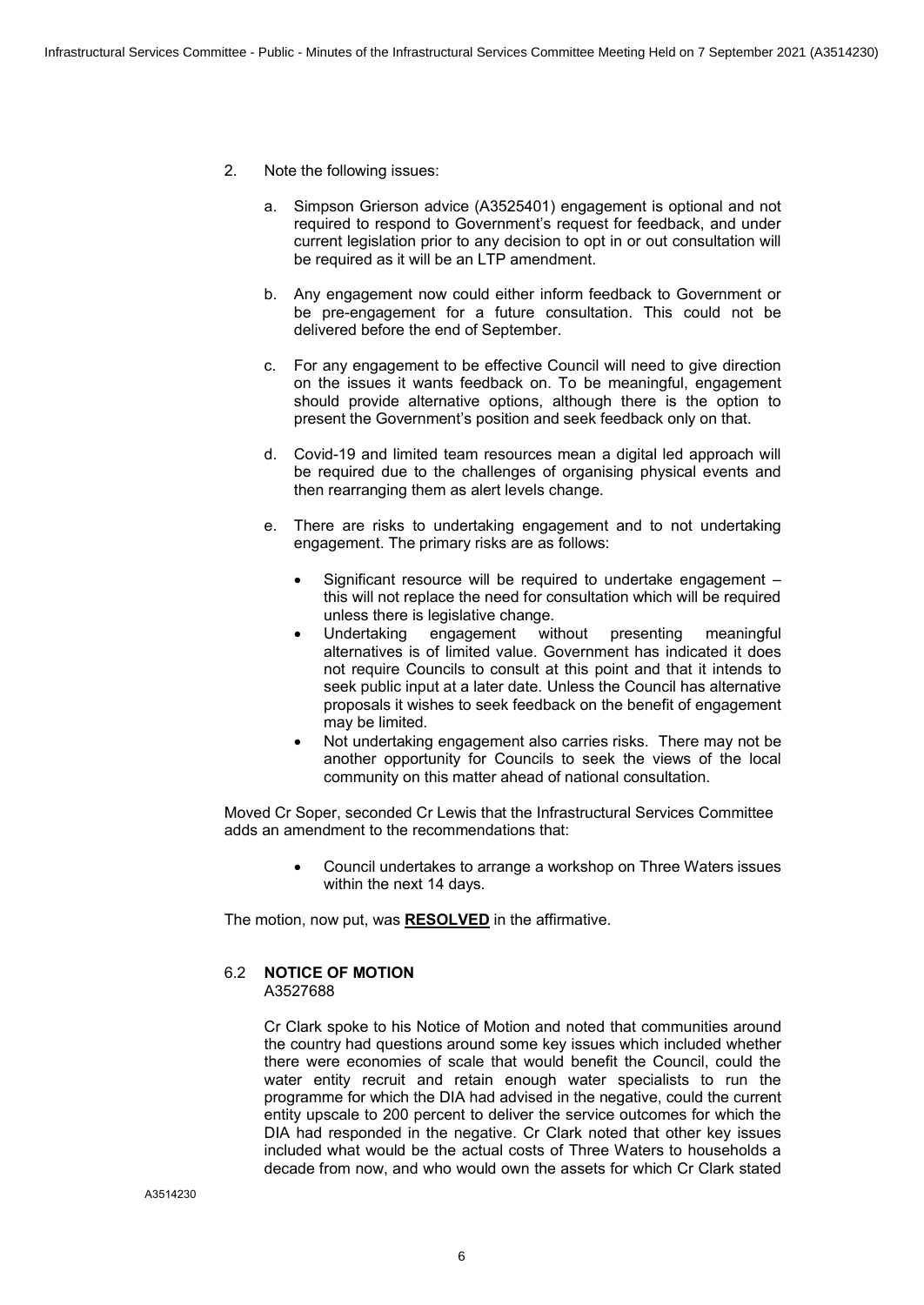that Council would retain the ownership and that the question should be who would govern and control the assets from the two strategic groups that would be set up.

Cr Clark noted that some of the other Councils had undertaken engagement and received significant feedback from their communities, and that this Council should also undertake engagement. He further noted that preliminary analysis show that cost for households would be cheaper if the Council went ahead independently rather than with the water entity. Cr Clark also noted that a question to be asked from the DIA was whether water meters would be required.

Discussion around the item took place. It was noted that Three Waters was a big issue for Council to decide moreover Council was awaiting further information on next steps from DIA which would be forthcoming after the end of September. Most Councils were waiting for this information ahead of making any decision.

Moved Cr Clark, seconded Cr Arnold that the Infrastructural Services Committee:

(i) That Invercargill City Council (ICC) advise the Minister for Local Government, that ICC will not be making any decisions in regards to participation in the proposed 3 Waters reform program, until it can engage with its' community of these matters of significance.

That the Minister also be advised that the gathering of the necessary information, community engagement and subsequent analysis of the community feedback, is unlikely to be completed before 30 November 2021.

(ii) That Council activate its Significance and Engagement policy as soon as possible.

A division of vote was called for the motion.

- Note: Cr Arnold, Cr Clark, His Worship the Mayor, Cr Lewis, Cr Skelt, and Cr Kett voted in favour of the motion.
- Note: Cr Amundsen, Cr Ludlow, Cr Soper, Cr Abbott, Cr Pottinger and Cr Lush voted against the motion.
- Note: Cr Crackett abstained from voting.

Due to a six all vote, the Chair abided by the convention of voting for the status quo and casted his vote against the motion.

The motion, now put, was **LOST**.

#### 7. **ACTIVITY REPORT**  A3513885

Mr Steve Gibling, Ms Erin Moogan and Mr Michael Day were in attendance to speak to this item. Mr Gibling noted that the key part of the report was the summary about the performance of the hydroslide against the business case, and that the operations had exceeded the business case.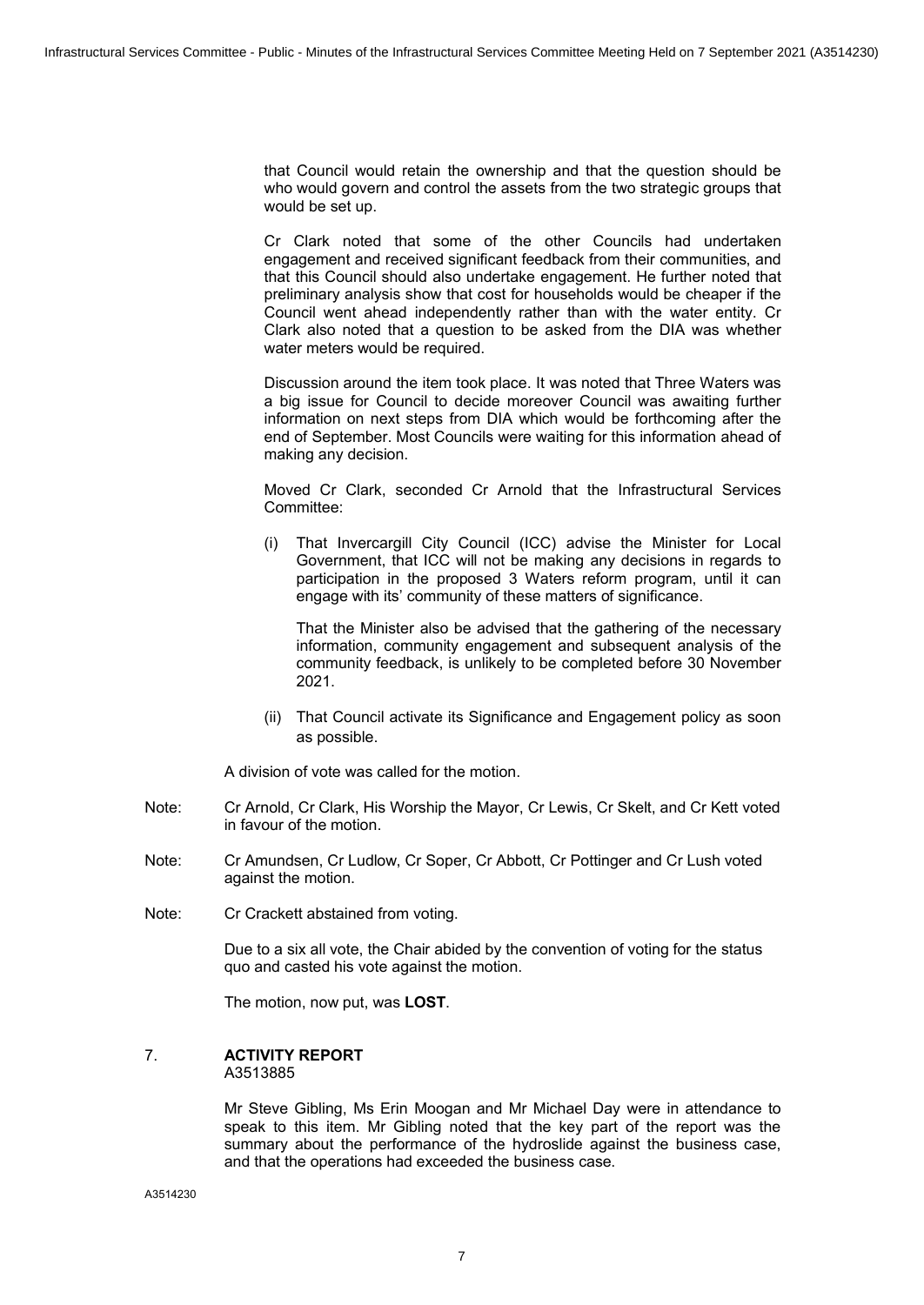Ms Erin Moogan noted work had recommenced on the city centre streets upgrade under level three and that a booking system had been put into operation for the transfer station system under alert level three and positive feedback have been received for the booking system. She noted loss of revenue due to Covid levels three and four, and a high level analysis showing a reduction of \$0.5 – \$0.75 million for each month. She further noted that Council's Greenwaste Consent for discharge to air had expired prior to the new consent being approved by Environment Southland. The new consent application had not progressed as quickly as needed due to key staff vacancies. Environment Southland investigated the incident and decided not to take any formal action but did issue Council with a written warning and investigation costs.

Ms Moogan also noted that at a previous Infrastructural Services Committee meeting, staff had reported an outage on the continuous monitoring of water treatment at the Branxholme Plant, and a small risk existed where during the annual audit, Council may be found non – compliant due to a small gap in the data. She stated that analysis of the back – up data sourced the missing nine minutes which would remove the risk of being potentially non - compliant at the year end audit.

Mr Day noted that by going into level two from 8 September, it would trigger the 14 days period for the penalties.

Moved Cr Abbott, seconded Cr Kett and **RESOLVED** that the Infrastructural Services Committee:

- 1. Receives the report "Activity Report".
- 2. Note that the Hydroslide operations have generally exceeded the original business case objectives.

### 8. **URGENT BUSINESS**

Nil.

### 9. **PUBLIC EXCLUDED SESSION**

Moved Cr Pottinger, seconded Cr Soper and **RESOLVED** that the public be excluded from the following parts of the proceedings of this meeting, with the exception of the External Advisors, Mr Jeff Grant and Mr Lindsay McKenzie; namely:

- *(a) Confirmation of Minutes of the Public Excluded Session of the Infrastructural Services Committee meeting held on 3 August 2021*
- *(b) Ocean Beach Remedial Issues*
- *(c) Recyclables Acceptance Contract*

The general subject of each matter to be considered while the public is excluded, the reason for passing this resolution in relation to each matter, and the specific grounds under Section 48(1) of the Local Government Official Information and Meetings Act 1987 for the passing of this resolution are as follows:

| General subject of |  | Reason for passing this   | Ground(s)             | under |
|--------------------|--|---------------------------|-----------------------|-------|
| each matter to be  |  | resolution in relation to | Section 48(1) for the |       |
| considered         |  | each matter               | passing of            | this  |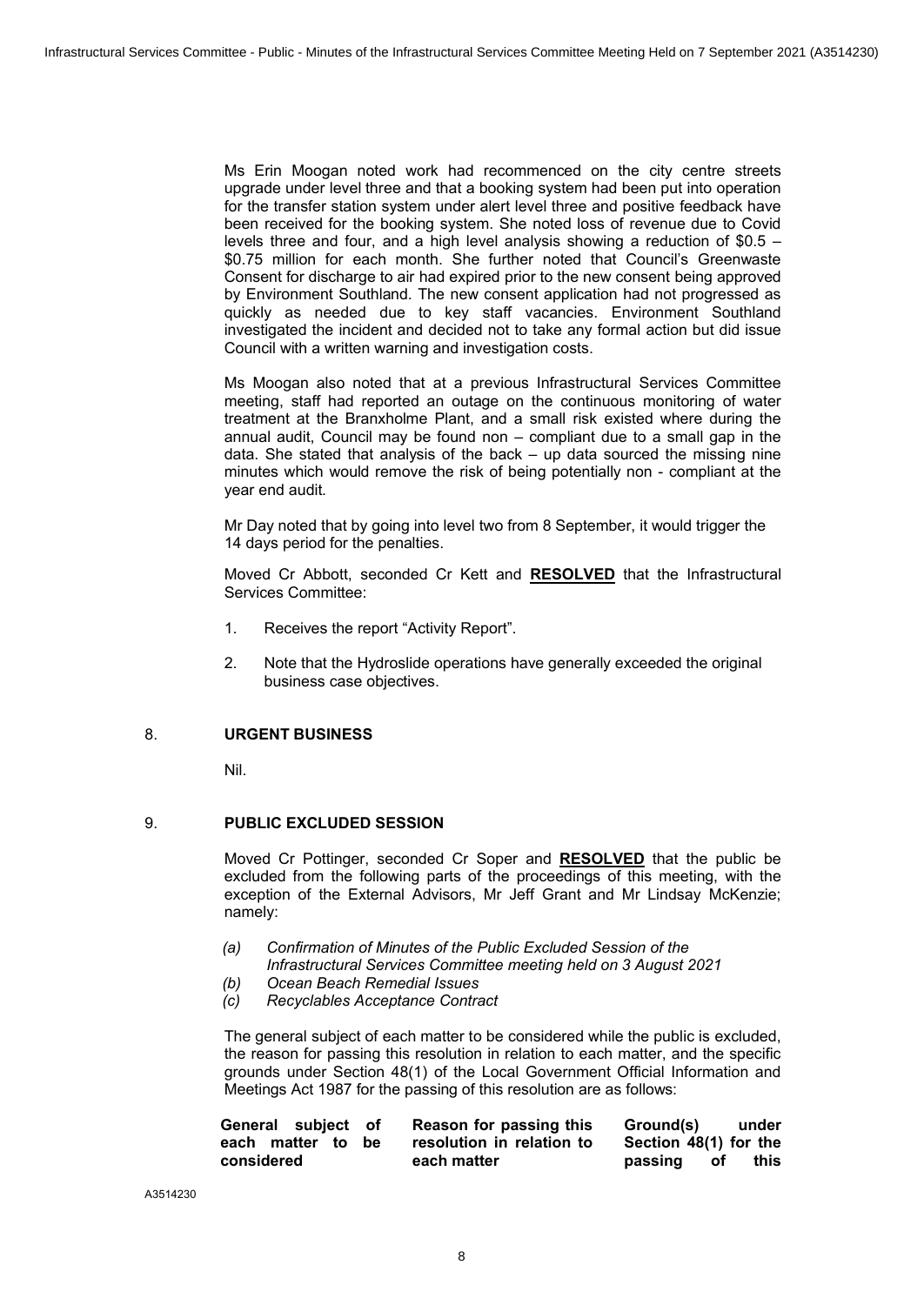**resolution**

| (a) | Confirmation<br>οf<br><b>Minutes</b><br>the<br>οf<br>Public<br>Excluded<br>οf<br>the<br>Session<br>Infrastructural<br><b>Services</b><br>Committee<br>meeting held on 3<br>August 2021 | Section 7(2)(i)<br>Enable any local authority<br>holding the information to<br>carry on, without prejudice<br>disadvantage,<br><b>or</b><br>(including<br>negotiations<br>commercial and industrial<br>negotiations)  | Section $48(1)(a)$<br>That the public<br>conduct of this item<br>would be likely to<br>result in the disclosure<br>of information for<br>which good reason for<br>withholding would<br>exist under Section 7 |
|-----|----------------------------------------------------------------------------------------------------------------------------------------------------------------------------------------|-----------------------------------------------------------------------------------------------------------------------------------------------------------------------------------------------------------------------|--------------------------------------------------------------------------------------------------------------------------------------------------------------------------------------------------------------|
| (b) | Ocean<br>Beach<br><b>Remedial Issues</b>                                                                                                                                               | Section 7(2)(i)<br>Enable any local authority<br>holding the information to<br>carry on, without prejudice<br>disadvantage,<br><b>or</b><br>(including)<br>negotiations<br>commercial and industrial<br>negotiations) | Section $48(1)(a)$<br>That the public<br>conduct of this item<br>would be likely to<br>result in the disclosure<br>of information for<br>which good reason for<br>withholding would<br>exist under Section 7 |
| (c) | Recyclables<br>Acceptance<br>Contract                                                                                                                                                  | Section 7(2)(i)<br>Enable any local authority<br>holding the information to<br>carry on, without prejudice<br>or disadvantage,<br>negotiations (including<br>commercial and industrial<br>negotiations)               | Section $48(1)(a)$<br>That the public<br>conduct of this item<br>would be likely to<br>result in the disclosure<br>of information for<br>which good reason for<br>withholding would<br>exist under Section 7 |

There being no further business, the meeting finished at 5.25 pm.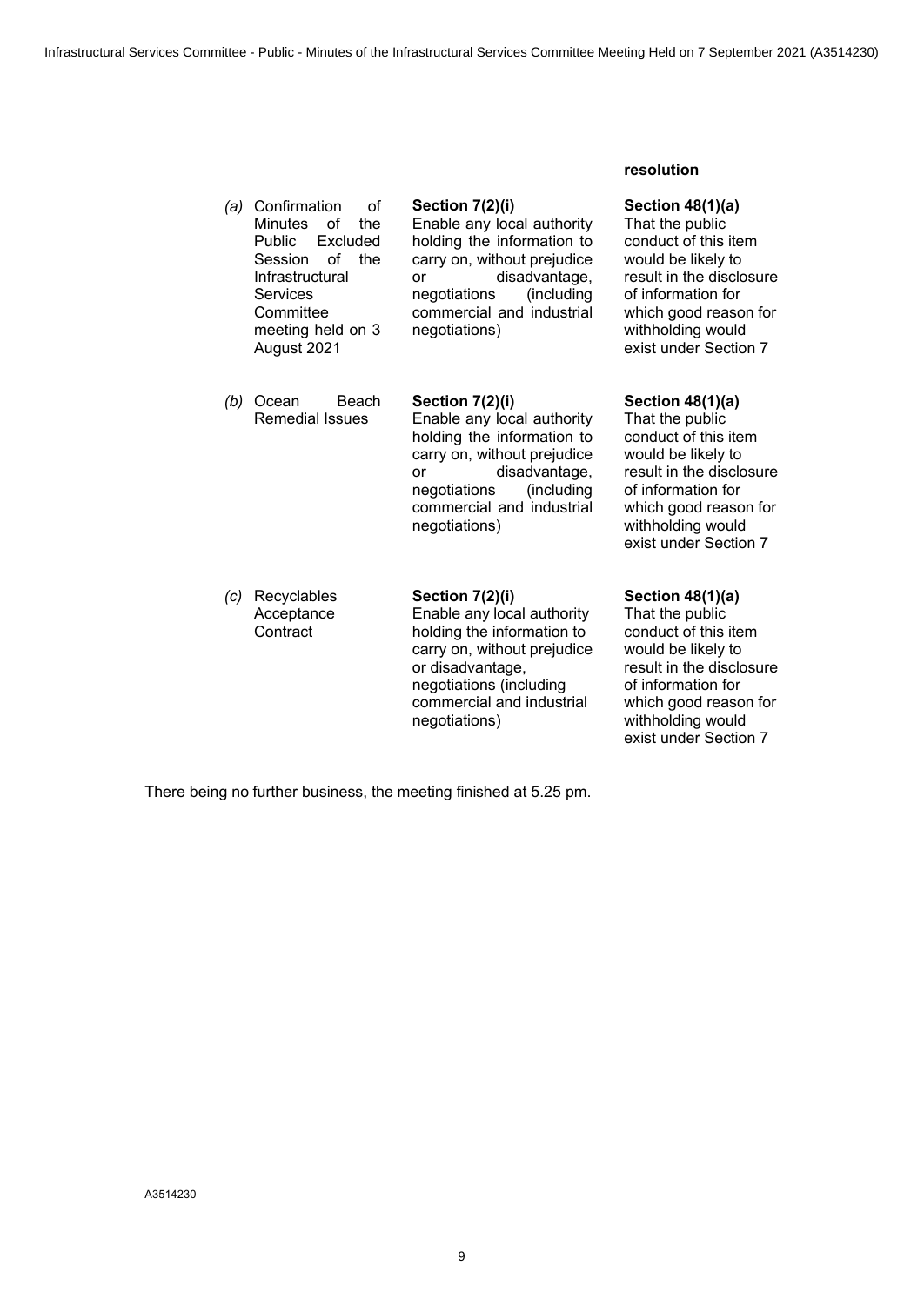### <span id="page-9-0"></span>**MINUTES OF THE EXTRAORDINARY MEETING OF THE INFRASTRUCTURAL SERVICES COMMITTEE HELD IN THE COUNCIL CHAMBER, FIRST FLOOR, CIVIC ADMINISTRATION BUILDING, 101 ESK STREET, INVERCARGILL ON TUESDAY 28 SEPTEMBER 2021 AT 2.30 PM**

**PRESENT:** Cr I R Pottinger (Chair) Cr A H Crackett (Deputy Chair) His Worship the Mayor, Sir T R Shadbolt Cr R L Abbott (via zoom) Cr R R Amundsen Cr A J Arnold Cr W S Clark Cr P W Kett Cr G D Lewis Cr D J Ludlow Cr M Lush Cr N D Skelt Cr L F Soper Mr J Grant – External Appointee Mr L McKenzie – External Appointee

**IN ATTENDANCE:** Mr N Peterson – Bluff Community Board member Mrs C Hadley – Chief Executive Mr M Day – Group Manager – Finance and Assurance Ms E Moogan – Group Manager – Infrastructure Ms R Suter – Manager – Strategy and Policy Mr A Murray – Manager – Water Mr A Eng – Digital and Communications Advisor Ms M Cassiere – Executive Governance Officer

### 1. **APOLOGIES**

Nil.

### 2. **DECLARATION OF INTEREST**

Nil.

### 3. **MAJOR LATE ITEM**

### 3.1 **Three Waters Reform Feedback** A3555581

Moved Cr Pottinger, seconded Cr Amundsen and **RESOLVED** that the Infrastructural Services Committee, receive the Major Late Item "*Three Waters Reform Feedback*".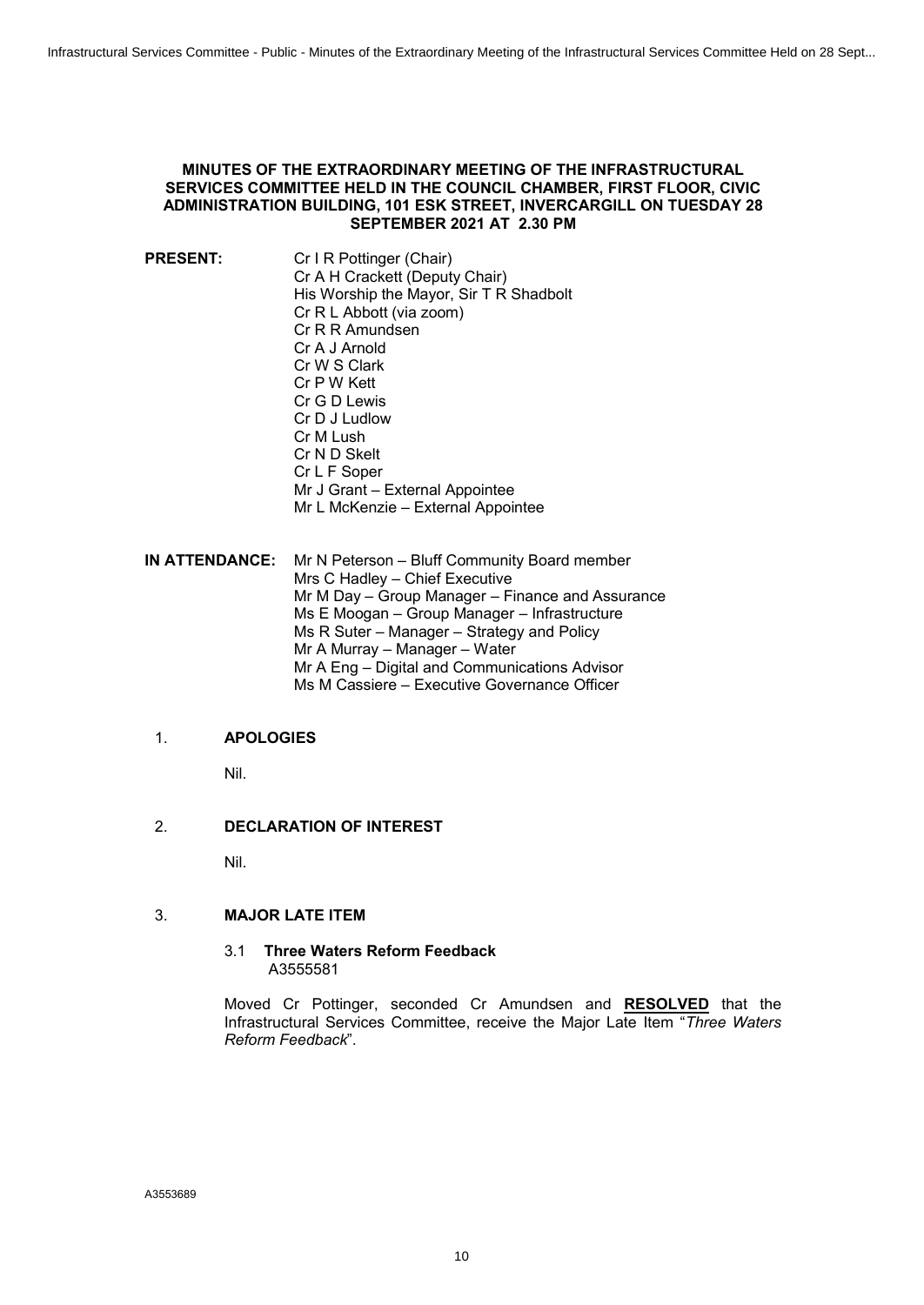### 4. **THREE WATERS REFORM FEEDBACK** A3555581

Ms Erin Moogan was in attendance to speak to the report. She noted that Council had been working with Government to inform the Three Waters Reform Proposal. This included an extensive Request for Information process which was submitted by ICC staff at the beginning of the year. The proposal from the Central Government included modelling data of which Council had completed a review and analysis. She noted that it would be important to note there were still gaps in the information provided by the Central Government to local councils and that further analysis would likely be needed in the future. She stated that this report contained feedback to the Government's Reform team which was based on ICC's review of the Government's proposal to date.

Ms Moogan provided an overview of the proposed feedback to Central Government appended to the report. Discussion took place around the item. It was noted that the community had interest in this reform and that there was not enough information for a consultation with the community and to make an informed decision at this stage. It was further noted that the use of money as a priority decision - making tool would not always be in the best interests of the community and that for a co – design process to take place, all parties should be involved from the beginning. It was noted that the focus on the cost message and partnership model would be included in the letter.

Moved Cr Ludlow, seconded Cr Clark and **RESOLVED** that the Infrastructural Services Committee

- 1. Receive the report "Three Waters Reform Feedback".
- 2. Endorse the attached letter to Minister Mahuta (incorporating any amendments if made) to be sent by His Worship the Mayor on behalf of Council by 1 October 2021.

There being no further business, the meeting finished at 2.55 pm.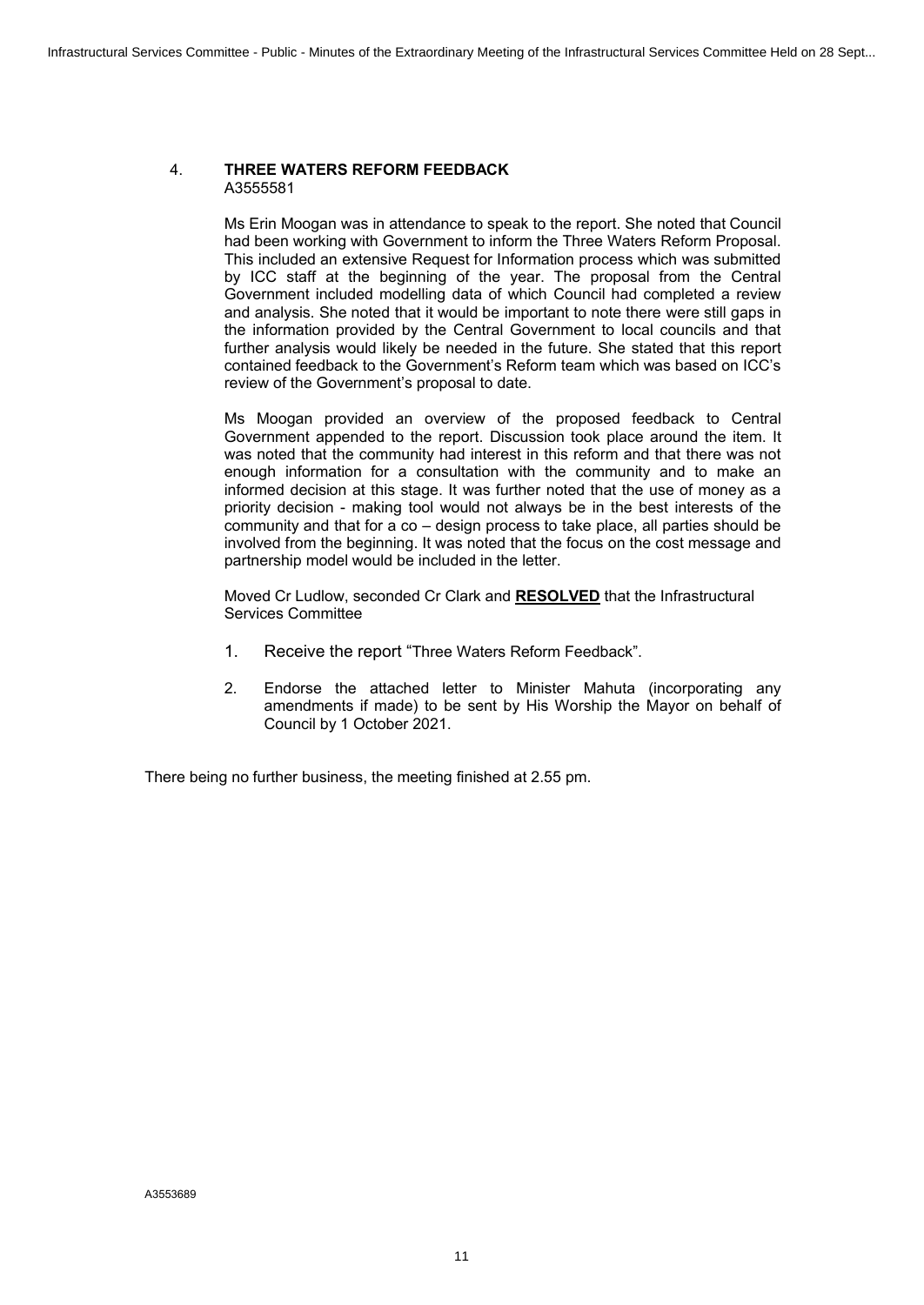# <span id="page-11-0"></span>**TO: INFRASTRUCTURAL SERVICES COMMITTEE FROM: RUSSELL PEARSON – ROADING MANAGER KATHLEEN SIMMONDS – FINANCE BUSINESS PARTNER AUTHORISED BY: ERIN MOOGAN, GM – INFRASTRUCTURE MEETING DATE: TUESDAY 5 OCTOBER 2021**

### **WAKA KOTAHI ROADING FUNDING**

### **SUMMARY**

The Waka Kotahi NZTA National Land Transport Funding allocation has been advised to Council.

The funding level, whilst above the previous three years is lower than the AMP has signalled as being required. Funding for the 2021-2024 (Maintenance and Renewals) years was requested at \$51.03M (including \$4.25M for City Centre) and the allocation has been \$41.83M.

Additional funding for footpath renewals is recommended to be fully funded by Council.

A technical assessment of the road network will be engaged this financial year to ensure the funding available is being prioritised in the right places.

The City Centre funding required for future stages will need to be revisited.

### **RECOMMENDATIONS**

**That the Infrastructural Services Committee:**

- **1. Receive the report "Waka Kotahi Roading Funding".**
- **2. Approve amendment of the roading activity budgets in the Long Term Plan to match the WK allocated funding with the exception of the retention of approximately \$500,000 per annum of additional footpath funding to maintain historic funding levels.**
- **3. Note a technical assessment of the road network will be engaged this financial year which may change the allocation of budget across the network in future financial years.**

#### **IMPLICATIONS**

| Has this been provided for in the Long Term Plan/Annual Plan? |  |
|---------------------------------------------------------------|--|
| Yes.                                                          |  |
| Is a budget amendment required?                               |  |
| Yes if works planned by the AMP are to be completed.          |  |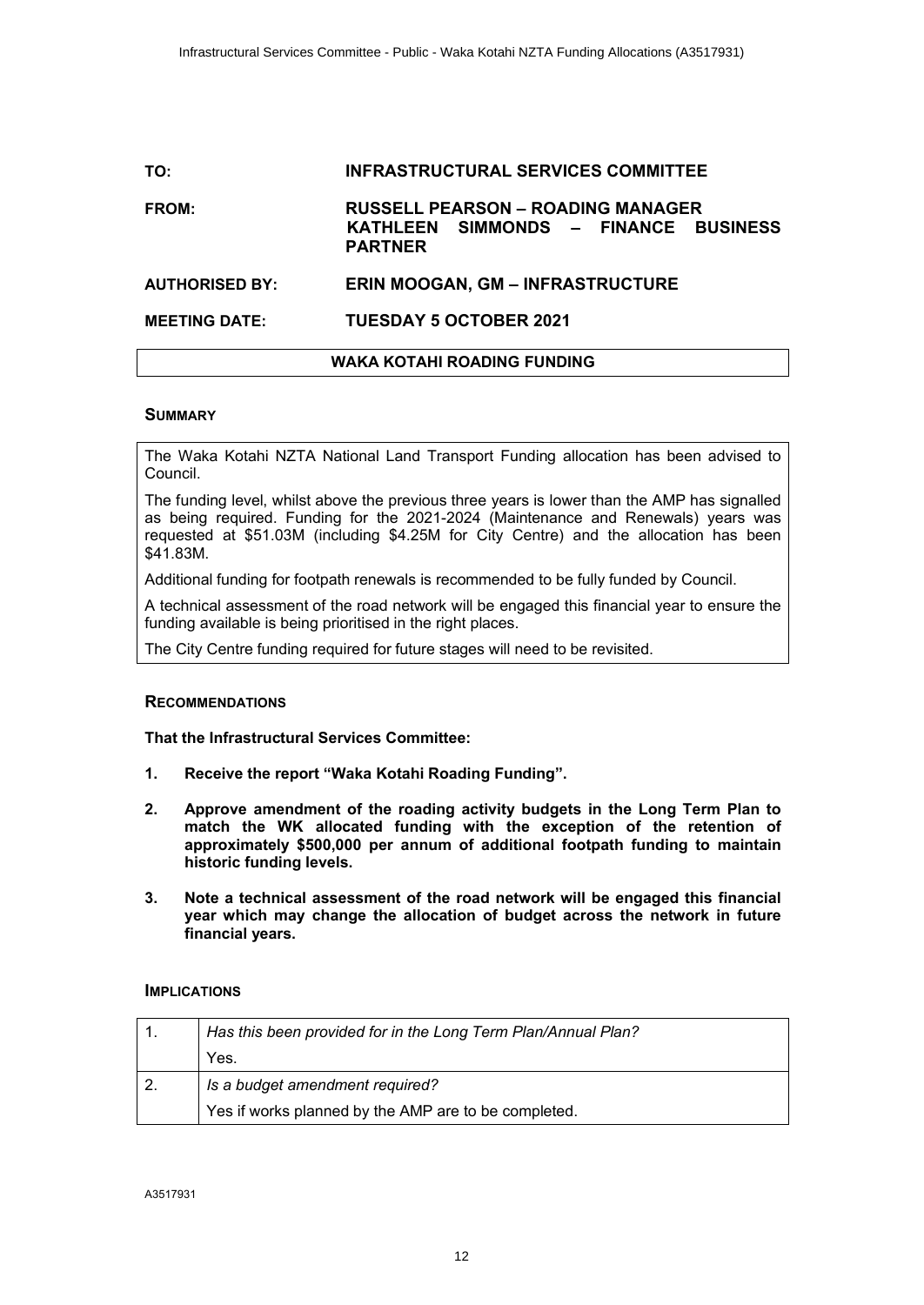| 3. | Is this matter significant in terms of Council's Policy on Significance?                                           |  |
|----|--------------------------------------------------------------------------------------------------------------------|--|
|    | No                                                                                                                 |  |
| 4. | Implications in terms of other Council Strategic Documents or Council Policy?                                      |  |
|    | No                                                                                                                 |  |
| 5. | Have the views of affected or interested persons been obtained and is any further<br>public consultation required? |  |
|    | No.                                                                                                                |  |

### **FINANCIAL IMPLICATIONS**

The funding implications for roading are that work programmes will need to be resized to the available funding or they are deferred.

Council could choose to undertake additional works without subsidy in some areas however in general that would not be seen as a cost effective outcome.

During the three year programme, work will need to be prioritised again and further risk considered in decisions to best protect key assets and look to best manage levels of service wherever possible.

WK are operating in a constrained budget environment and funding requested by all Councils cannot be met.

### **BACKGROUND**

Every three years a National Land Transport Programme is developed and submitted through the Regional Land Transport Committee.

These programmes are considered and moderated nationally by Waka Kotahi New Zealand Transport Agency (WK). They are then presented to the WK Board and confirmed as the financial contribution each Council will receive towards its Roading programme. This programme provides revenue funding at the designated Financial Assistance Rate (FAR) for Council.

Similarly, Council develops Asset Management Plans which detail the asset needs in its budgets (including what revenues it will receive from WK and others) and these contribute to the Long Term Plan and are confirmed by Council.

Both programmes are aligned when they are submitted but can become disconnected if the amounts approved are varied by either process.

WK have advised they are operating in a constrained financial environment and have looked to allocate funding aligned to the Government Policy Statement (GPS) and the national priorities. They provided an interim indicative funding for the Maintenance, Operations and Renewal (MOR) elements and later confirmed the final allocation which has increased. This increase is due to access to funding being provided to WK from the Government. This has improved what was looking like a very difficult budget.

The table below highlights the variation between requested and final funding. Some funding is able to be transferred between categories by WK and this may assist in an operational context.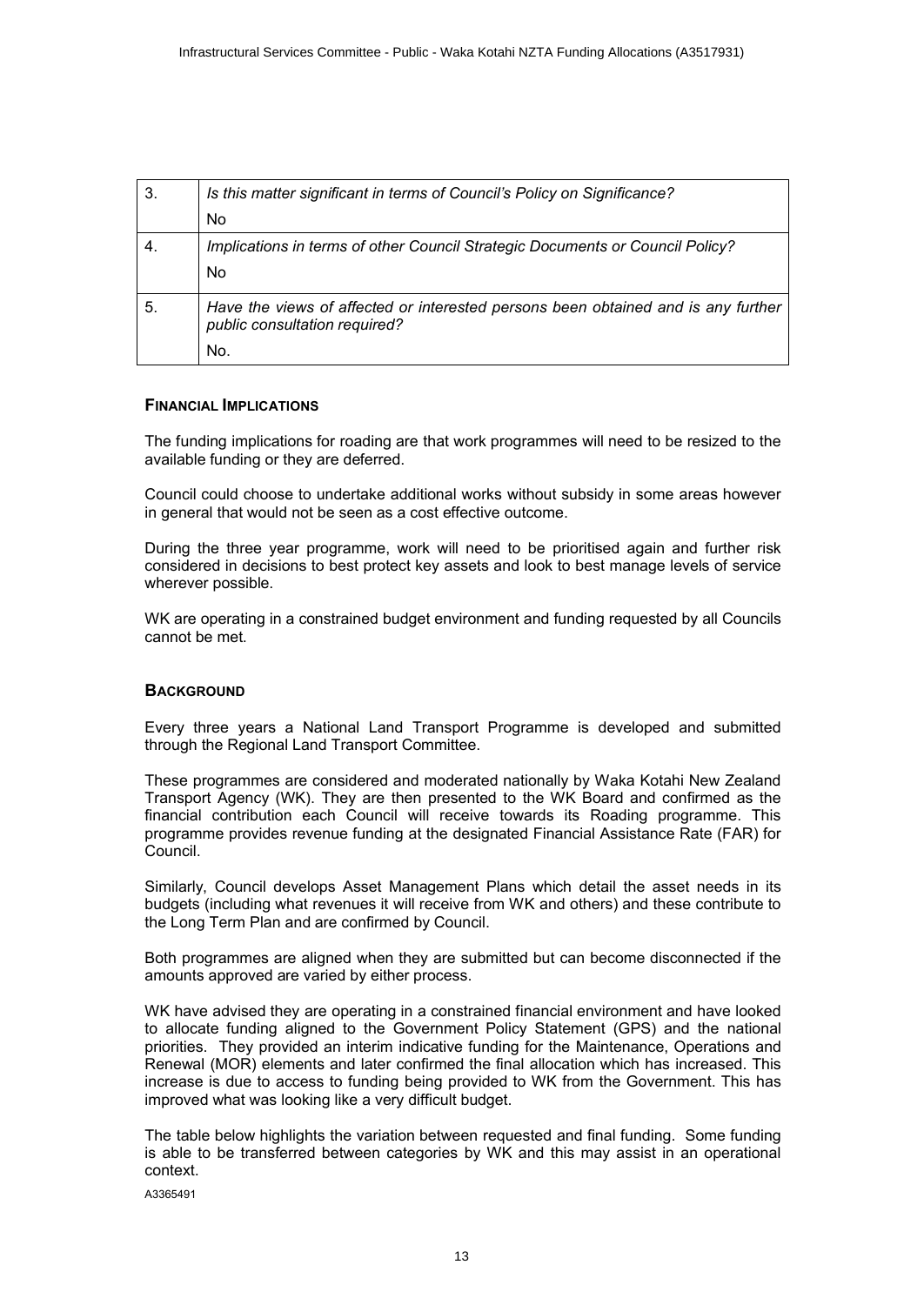The summary table is:

|                               | <b>ICC 21-24 NLTP</b><br>Programme | WK 21-24 Allocation | <b>Difference</b> |
|-------------------------------|------------------------------------|---------------------|-------------------|
| Maintenance and<br>Operations | \$15,181,120.00                    | \$14,077,998        | \$1,103,122       |
| Renewals                      | \$28,393,333.00                    | \$21,727,999        | \$6,665,334       |
| Low Cost Low Risk             | \$7,461,245                        | \$6,026,245         | \$1,435,000       |
| 3 Year Total (21-24)          | \$51,035,698                       | \$41,832,242        | \$9,203,456       |

It is recommended that the budget for roading activities in the Long Term Plan be amended to match the WK allocated funding with the exception of the areas noted below.

Part of the requested programme included a contribution towards works planned for the City Centre Street Upgrades (including footpaths) at \$4.25M over three years. This request was not successful. A separate paper will be prepared in relation to funding for the City Centre Street Upgrades.

### **KEY AREAS OF FUNDING CONSTRAINTS**

The AMP provided a detailed business case for an increase in funding (over the 30 year horizon) to ensure that the assets and the levels of service can meet the expected demands.

The following areas have received a funding allocation that staff consider puts Council at risk of not meeting required levels of service and falling short of customer expectations.

### **Footpaths**

Footpaths renewals have only been a subsidised activity since 2018 and historically was fully funded by ICC at about \$1.3M per year. This amount did not fully fund the required asset depreciation of around \$1.7M per year and the asset plan acknowledged footpaths was an area where additional risk was acceptable and manageable.

The drop in WK funding reduces our current footpath budgets to approximately \$800,000 per annum leaving a significant gap in the renewals programme of work. It is recommended that Council continue to invest approximately \$1.3M in its footpath network per annum for the three year of the current Long Term Plan noting that approximately \$500,000 of this budget would not receive NZTA co-funding. This is subject to the outcomes of the review noted below.

### **Sealed Road Resurfacing**

Resurfacing is another area where a funding increase was sought as our long term advanced modelling has indicated that more investment is needed to ensure that the roads do not deteriorate.

The funding levels provided, will at best be a holding situation but do not make any advance to raise the renewal level to that which is needed and detailed in the AMP.

These funding levels will see work continue to be deferred. We would expect to see more cracking and potholes on our network as a result. Risks of significant failures, where a large portion of the road surface breaks apart are also increase as a result of this holding approach.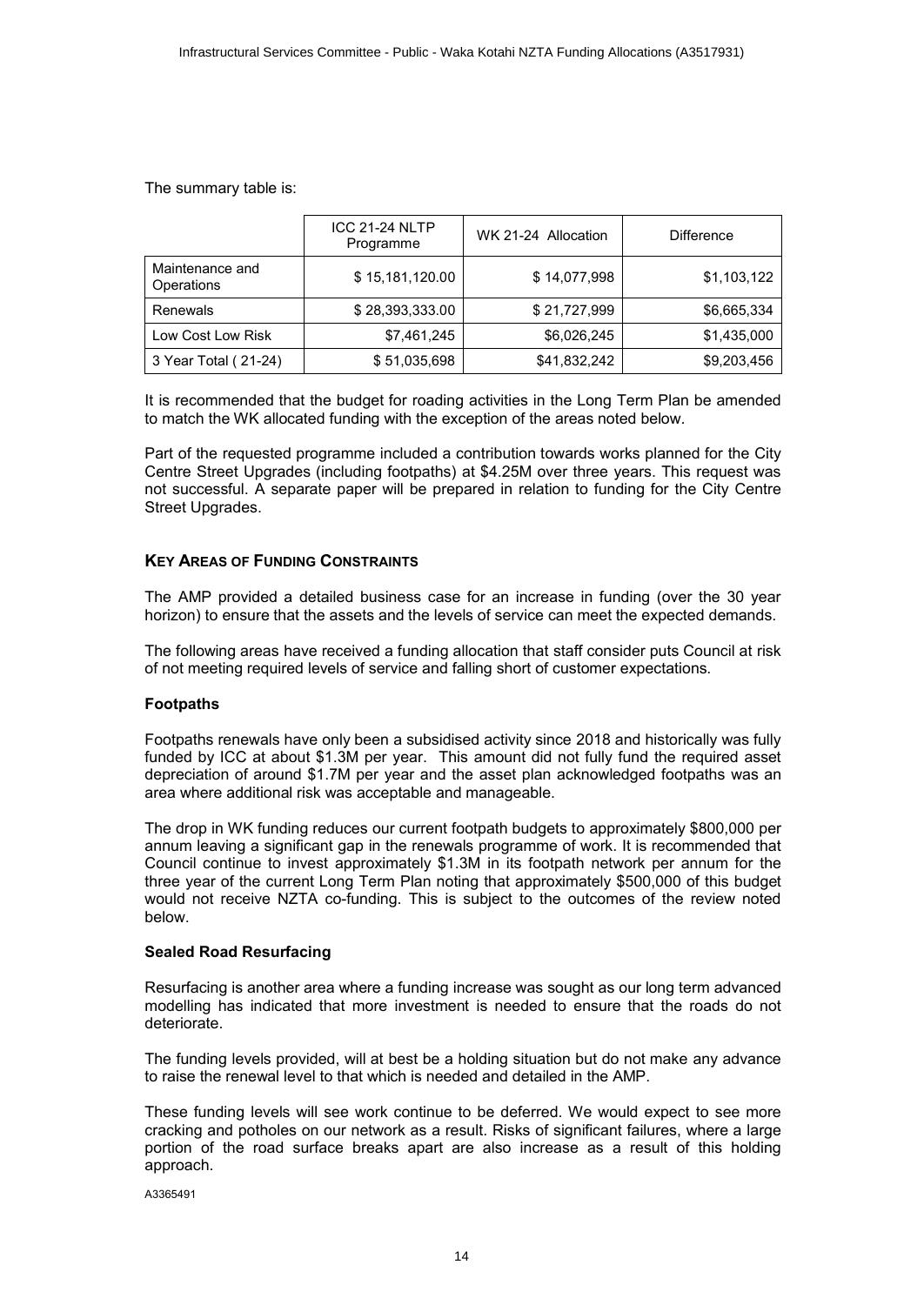A technical assessment of our road network will be engaged this financial year to ensure the funding available is being prioritised in the right places. This may result in changes to funding allocation against each part of the road network in future financial years to ensure a best for network approach.

### **Low Cost Low Risk**

Included within the Low Cost Low risk budget is funding available to support the completion of the Elles Road Roundabout at Bluff Road. This was a project which WK commenced and was not initially included in the AMP or LTP. WK now requires Council support to complete the road access to Lake Street. This is seen as one of the most important safety improvements for our network and is the best solution to be available. All the alternatives considered are not suitable or viable and without council being involved the improvements proposed would be short term and inadequate. Some external funding will also be available for Councils local share. This project has resulted in Council having to reprioritise low cost low risk funding that would otherwise have been available for improvements on the network.

#### **Structures**

A recent planned principal bridge inspections programme (every six years) has also highlighted increased deterioration in corrosion protection on some Council assets and whilst the impacts are yet to be fully understood it is likely that funding will need to be diverted to control this. This will place further pressures on budgets and additional funding may be needed.

The roading team will continue to focus on getting best value delivery on the priority assets areas. This is just another industry pressure which all Councils are facing and will challenge the way services are delivered. WK have limited funds available form fuel taxes and their other revenue sources and are also challenged at what can be delivered. We are operating in a constrained budget environment and we will look to do the best that we can give the many factors which influence decisions.

### **CONCLUSION**

The Waka Kotahi NZTA funding allocation has been provided to Council. The funding level, whilst above the previous three years is lower than the AMP requires. The final funding available has increased from Waka Kotahi from their interim allocations.

Funding allocation for footpaths is recommended to be increased above that available from WK and be funded by Council.

Investment in safety works to support the new roundabout at Elles Road is a key and strategic investment opportunity to adequate resolve a safety issue.

Ongoing work is required by the roading team to ensure that the work undertaken is prioritised and risks are managed and minimised.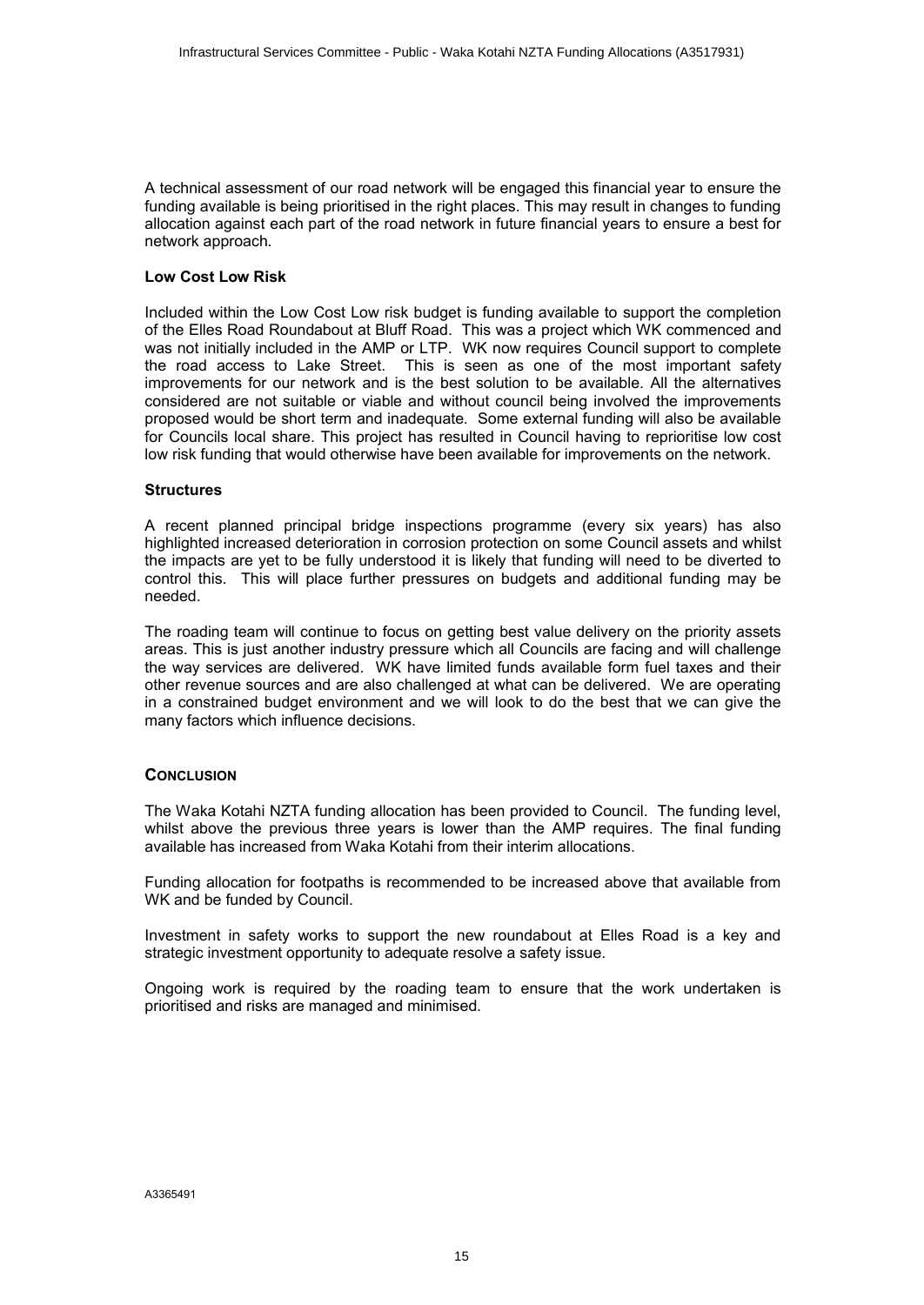# <span id="page-15-0"></span>**TO: INFRASTRUCTURAL SERVICES COMMITTEE FROM: RUSSELL PEARSON – ROADING MANAGER AUTHORISED BY: ERIN MOOGAN, GM – INFRASTRUCTURE**

**MEETING DATE: TUESDAY 5 OCTOBER 2021**

### **TEMPORARY ROAD CLOSURES**

### **SUMMARY**

Council has received requests for temporary road closures for a number of events.

The events are beneficial to the Invercargill community and with well organised traffic management will not unreasonably impede traffic in these areas.

Council is being asked to consider these utilising its powers under Local Government Act 1974 (Section 342 and Schedule 10).

This Act allows Council to close a road for an event after consultation with the NZ Police and Waka Kotahi (New Zealand Transport Agency) and which it decides will not unreasonably impede traffic.

### **RECOMMENDATION**

**That the Infrastructural Services Committee:**

- **1. Receive the report "Temporary Road Closures".**
- **2. The Committee resolves that the proposed events as listed in the report will not impede traffic unreasonably.**
- **3. As permitted under the Local Government Act 1974 (Section 342 and Schedule 10) the Committee approves the temporary closure of roads for the events included in the document attached (A3554209)**

### **IMPLICATIONS**

| 1.               | Has this been provided for in the Long Term Plan/Annual Plan?                 |  |
|------------------|-------------------------------------------------------------------------------|--|
|                  | No.                                                                           |  |
| $\overline{2}$ . | Is a budget amendment required?                                               |  |
|                  | No.                                                                           |  |
| 3.               | Is this matter significant in terms of Council's Policy on Significance?      |  |
|                  | <b>No</b>                                                                     |  |
| $\overline{4}$   | Implications in terms of other Council Strategic Documents or Council Policy? |  |
|                  | No                                                                            |  |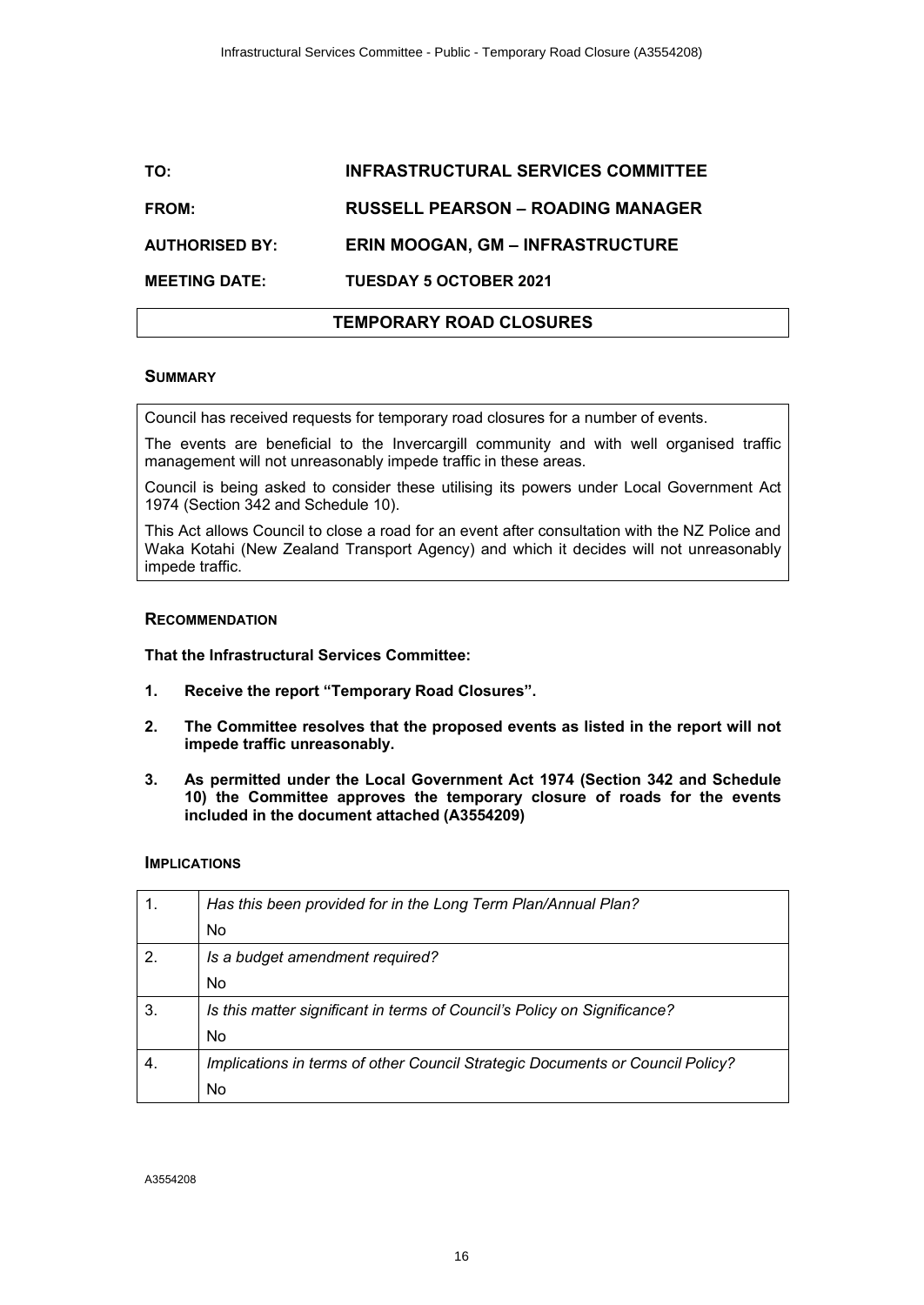| I 5. | Have the views of affected or interested persons been obtained and is any further<br>public consultation required? |
|------|--------------------------------------------------------------------------------------------------------------------|
|      | No. The Local Government Act 1974 Section 342 does not require consultation.                                       |

### **FINANCIAL IMPLICATIONS**

None.

### **BACKGROUND**

The Local Government Act 1974 Section 342 allows Council to close a road for an event after consultation with the NZ Police and Waka Kotahi New Zealand Transport Agency, which it decides will not unreasonably impede traffic. Consultation with the public under this legislation is not required.

Council has received requests for a temporary road closure of the streets for the events listed in *Appendix 1*. Most of these are regular events and well recognised by the public as being important to Invercargill. They have been well run in the past without incident.

Each event has shown through past activity not to unreasonably impede traffic due to the grid style network available to Invercargill.

The Burt Munro closures are well managed and while they are more extensive in impact, the community understands the high importance of these events.

Traffic management will be required in a similar manner to that implemented in the past, and this has been successful.

A request has been made to the NZ Police and Waka Kotahi and they have no objection to these events.

### **CONCLUSION**

The events planned are beneficial to the Invercargill community and with well organised traffic management will not unreasonably impede traffic in these areas.

Approval of the events under the Local Goavernmenta Act is recommended.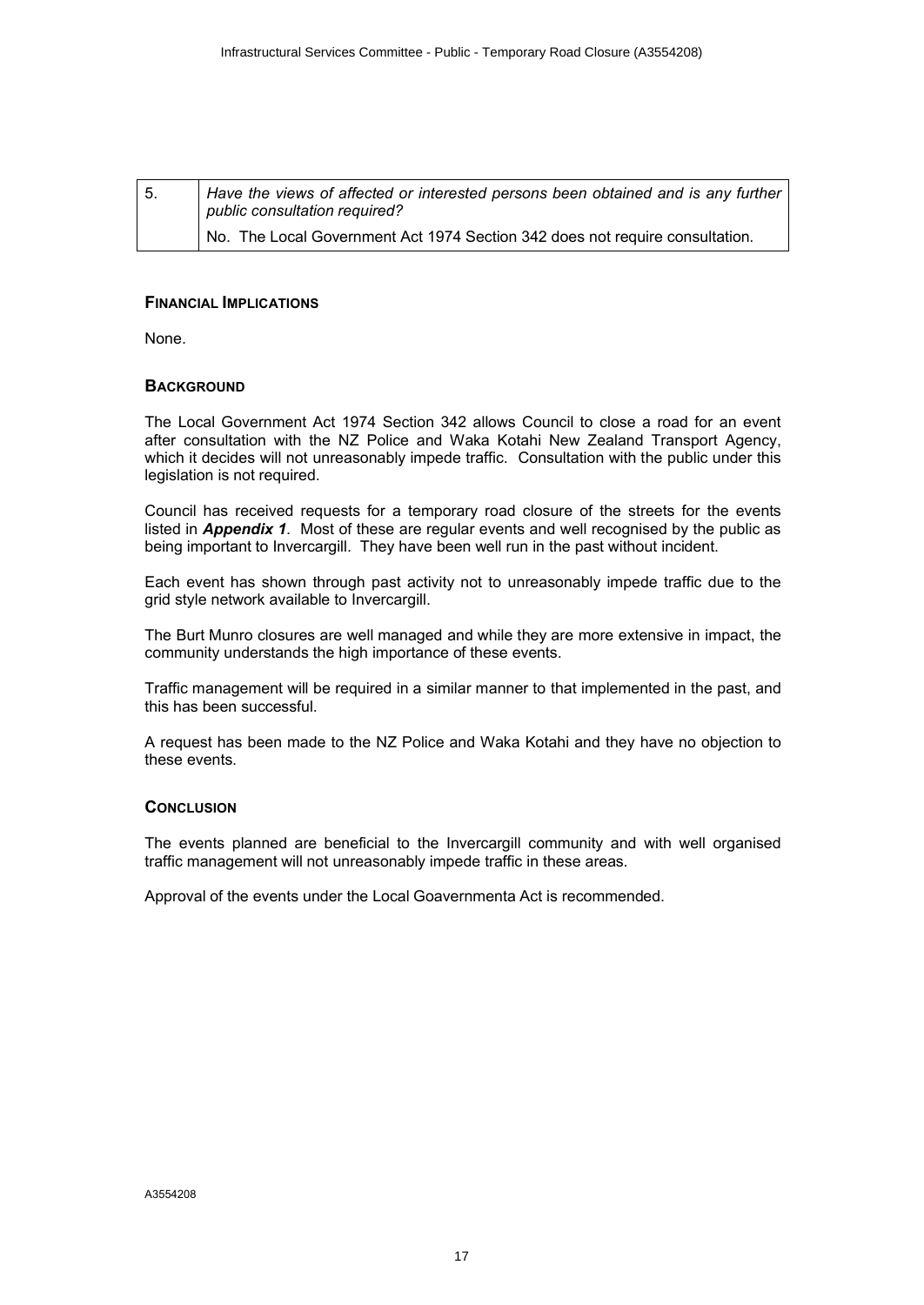### **APPENDIX 1**

<span id="page-17-0"></span>

| Event                                                  | <b>Streets to Close</b>                                                                                                                                                                                                                                                                                                         | Date(s)                                                       | <b>Time</b>                                              |  |
|--------------------------------------------------------|---------------------------------------------------------------------------------------------------------------------------------------------------------------------------------------------------------------------------------------------------------------------------------------------------------------------------------|---------------------------------------------------------------|----------------------------------------------------------|--|
|                                                        | <b>Bluff</b>                                                                                                                                                                                                                                                                                                                    |                                                               |                                                          |  |
| Red Cross Southland<br><b>Cheese Roll</b>              | Lee Street (Bann Street to Gore Street)<br>$\bullet$                                                                                                                                                                                                                                                                            | Sunday<br>21<br>November<br>2021                              | 10am to 3pm                                              |  |
| Christmas In The Bluff<br>Santa Parade -               | Lee Street (Bann Street to Gore Street)<br>$\bullet$<br><b>Bann Street</b><br>$\bullet$                                                                                                                                                                                                                                         | Sunday<br>12<br>December 2021                                 | 10 am to 4pm                                             |  |
|                                                        | Invercargill                                                                                                                                                                                                                                                                                                                    |                                                               |                                                          |  |
| <b>Burt Munro Challenge</b><br><b>Street Racing</b>    | Bill Richardson Drive (All)<br>$\bullet$<br>Fox Street (Bill Richardson Drive To<br>$\bullet$<br><b>Phillip Street)</b><br>Arena Avenue (All)<br>$\bullet$<br>Victoria Avenue (Liffey Street / Leven<br>$\bullet$<br>Street to western end)<br>Beatrice Street (Bill Richardson Drive to<br>$\bullet$<br><b>Phillip Street)</b> | Saturday<br>12 February<br>to Sunday<br>13 February 2022      | 12pm (12 <sup>th</sup> )<br>to 9pm (13th)                |  |
|                                                        | <b>Bluff</b>                                                                                                                                                                                                                                                                                                                    |                                                               |                                                          |  |
| <b>Burt Munro Challenge</b><br><b>Bluff Hill Climb</b> | Flagstaff Road (All)<br>$\bullet$<br>Pearce Street (Slaney Street to<br>$\bullet$<br><b>Flagstaff Road</b><br>Mason Street (Flagstaff Road to Pearce<br>$\bullet$<br>Street)<br>Bandon Street (Bann Street to Flagstaff<br>$\bullet$                                                                                            | Thursday<br>10 February 2022                                  | 7am to 5pm                                               |  |
|                                                        | Road)                                                                                                                                                                                                                                                                                                                           |                                                               |                                                          |  |
|                                                        | Invercargill                                                                                                                                                                                                                                                                                                                    |                                                               |                                                          |  |
| <b>Burt Munro Challenge</b><br><b>Beach Racing</b>     | Oki Street (All)<br>$\bullet$                                                                                                                                                                                                                                                                                                   | Friday<br>11 February 2022                                    | 1pm to 9pm                                               |  |
| <b>Community Event</b>                                 | Elles Road - Janet to Dalrymple<br>$\bullet$                                                                                                                                                                                                                                                                                    | Friday 20<br>November 2021                                    | 5.30 pm to 9.00<br>pm                                    |  |
| <b>Street Market Day</b>                               | Kelvin Street (Tay to Don)<br>$\bullet$<br>Esk Street (Kelvin to Deveron)<br>$\bullet$                                                                                                                                                                                                                                          | Friday 19<br>November 2021 to<br>Saturday 20<br>November 2021 | 7.00<br>pm<br>(Friday)<br>to<br>5.00<br>pm<br>(Saturday) |  |
| <b>Street Market Day</b>                               | Kelvin Street (Tay to Don)<br>$\bullet$<br>Esk Street (Kelvin to Deveron)<br>$\bullet$                                                                                                                                                                                                                                          | Friday 10<br>December 2021<br>to Saturday 11<br>December 2021 | 7.00<br>pm<br>(Friday)<br>to<br>5.00<br>pm<br>(Saturday) |  |
| South<br>Alive<br>Trolley<br>Derby                     | $\bullet$<br>Rimu St at Metzger St                                                                                                                                                                                                                                                                                              | 6 March 2022                                                  | 1pm to 4pm                                               |  |
| South<br>Alive<br>Street<br>Event                      | Elles Road - Janet to Dalrymple<br>$\bullet$                                                                                                                                                                                                                                                                                    | Friday 19<br>November 2021                                    | 5.30 pm to 9.00<br>pm                                    |  |
| Tour of Southland                                      | Gala Street - Kelvin to Queens<br>$\bullet$<br>Kelvin Street - Herbert to Gala<br>$\bullet$<br>Herbert Street - Queens to Kelvin<br>$\bullet$                                                                                                                                                                                   | Sunday 31<br>October 2021                                     | 11am to 5pm                                              |  |
| Tour of Southland                                      | Gala Street - Kelvin to Queens<br>$\bullet$                                                                                                                                                                                                                                                                                     | Saturday 6<br>October 2021                                    | 2pm to 5.30pm                                            |  |
| Tour of Southland                                      | Herbert Street - Queens to Kelvin<br>$\bullet$<br>Kelvin Street - Herbert to Gala<br>$\bullet$                                                                                                                                                                                                                                  | Saturday 6<br>October 2021                                    | 2pm to 4.15pm                                            |  |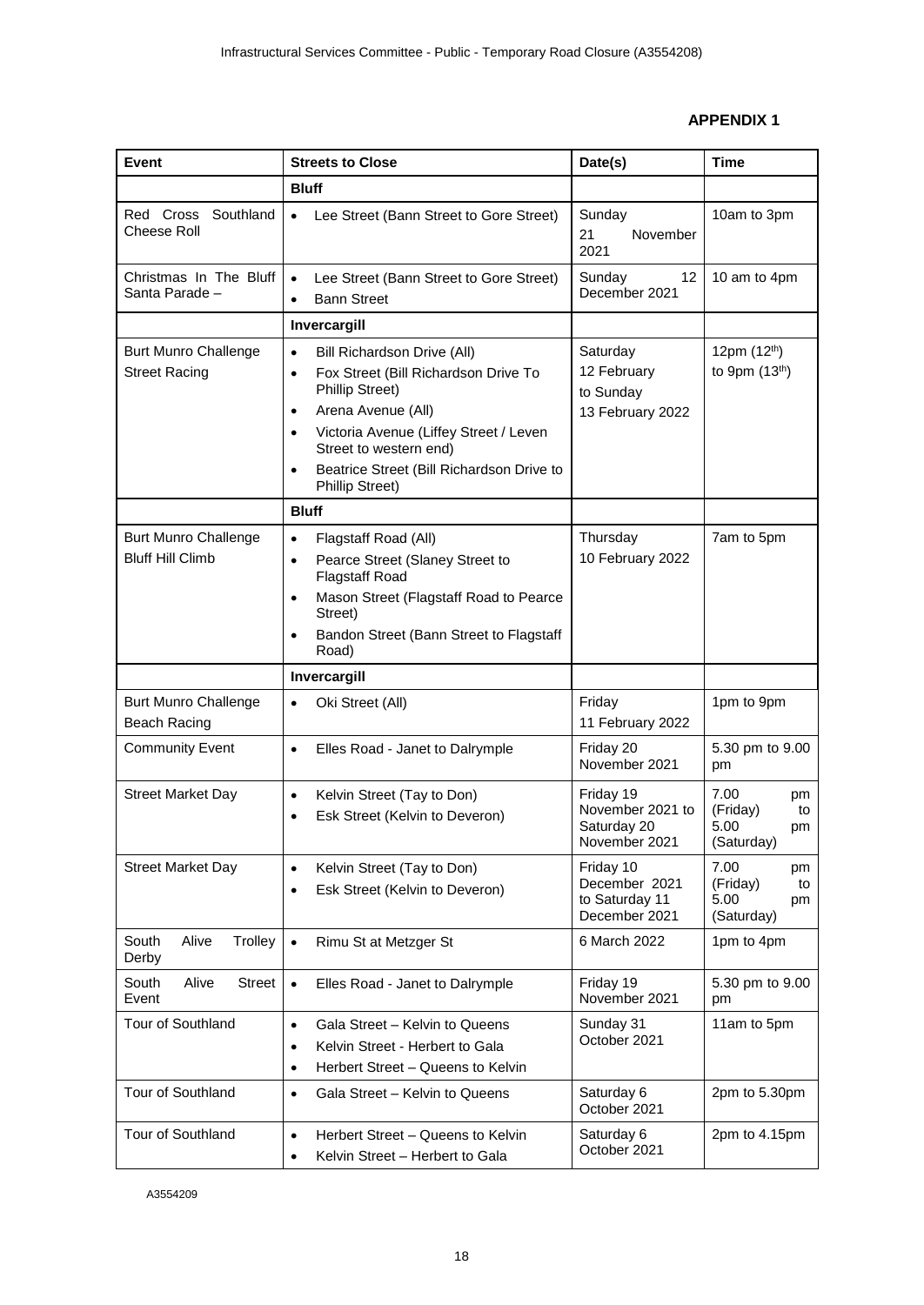### **APPENDIX 1**

| Christmas<br>Parade | Santa I ∙ | Gala Street – Deveron to Dee  | Sunday 28<br>November 2021 | 12pm to 4pm |
|---------------------|-----------|-------------------------------|----------------------------|-------------|
|                     |           | Kelvin Street - Tay to Avenal |                            |             |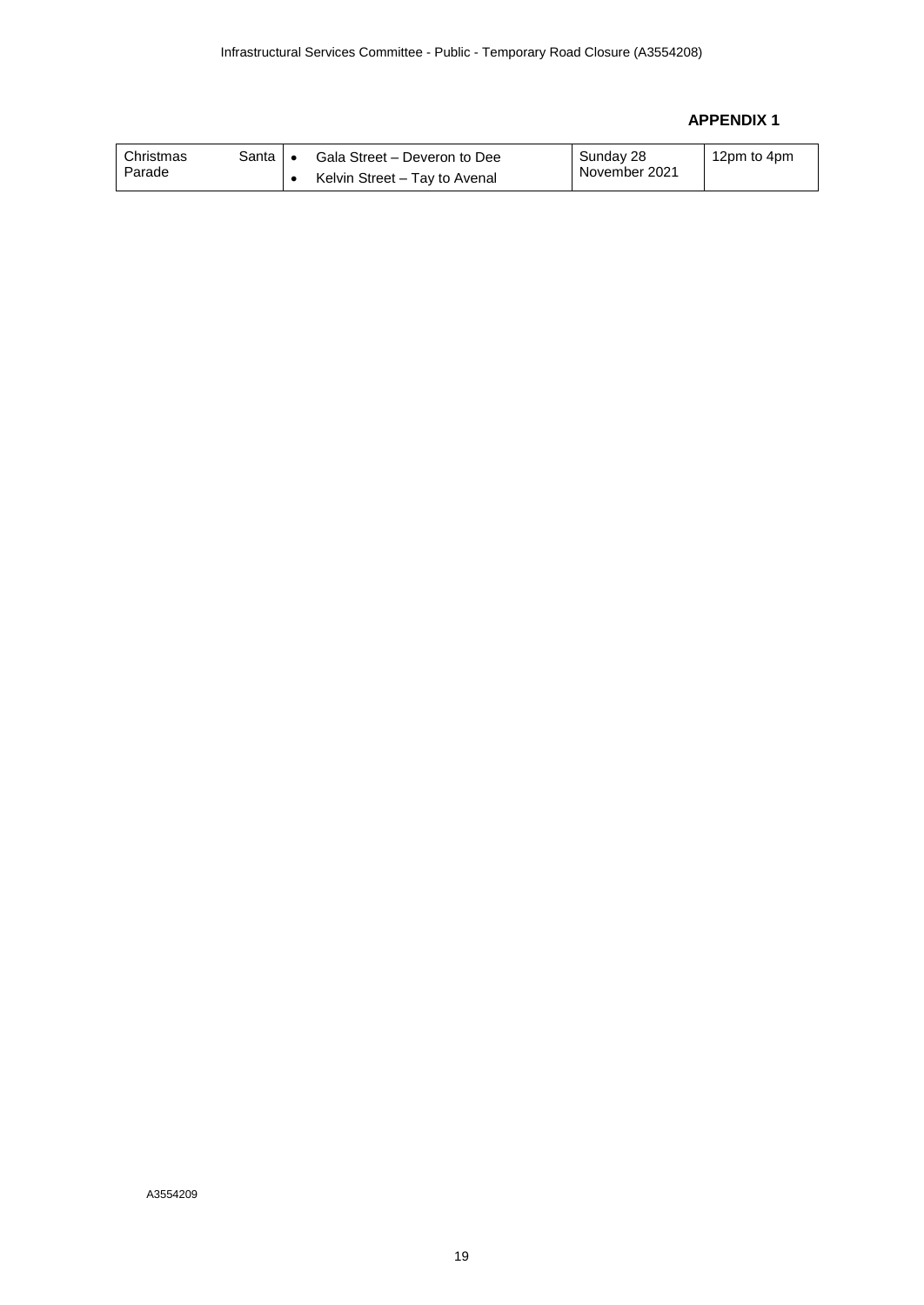# <span id="page-19-0"></span>**TO: INFRASTRUCTURAL SERVICES COMMITTEE FROM: GROUP MANAGERS AUTHORISED BY: CLARE HADLEY – CHIEF EXECUTIVE MEETING DATE: TUESDAY 5 OCTOBER 2021**

### **ACTIVITY REPORT**

### **SUMMARY**

This report provides an update on a wide range of activities across the Council.

### **RECOMMENDATIONS**

**That the Infrastructural Services Committee** 

**1. Receives the report "Activity Report".**

### **LEISURE AND RECREATION**

### **Parks and Recreation (August 2021)**

Queens Park was recently selected as one of five finalists for the Kiwi's Choice Keep NZ Beautiful Award. Keep New Zealand Beautiful Awards are New Zealand's longest-running sustainability awards and provide a benchmark for environmental excellence. Run annually since 1972, the Awards inspire, recognise and acknowledge those individuals, schools, community groups, towns and cities working passionately to Keep New Zealand Beautiful. The Kiwi's Choice award gets judged by kiwi's and so more information will be going out via the website and social media to get everyone judging their "kiwi's choice".

The Environmental Reserves Omnibus Management Plan 2021-2031 was adopted by Council at the Performance, Policy and Partnerships Council Meeting on Tuesday 10 August 2021. It can now be implemented over the next 10 years for the 34 Environmental Reserves included in the plan. Once graphics are completed the plan will be published on the website.

### **COVID Impact on work**

During level 4 of COVID lockdown the Parks and Recreation team continued to maintain a team of staff who undertook animal husbandry duties for the animal reserve and aviary with our nursery and winter garden plants also being tended to. Level 3 enable the operational team to return to work within safe practice guidelines giving them a head start on spring growth in both turf and gardens.

As an essential service our team also continued with the management of the Cemeteries and Crematorium. Under the COVID 19 management guidelines, Level 4 enabled only a single household bubble to farewell a loved one, this increased to ten people able to attend a funeral/ tangihanga for Level 3. During this time our service has received excellent feedback for their professional and compassionate approach to the bereaved.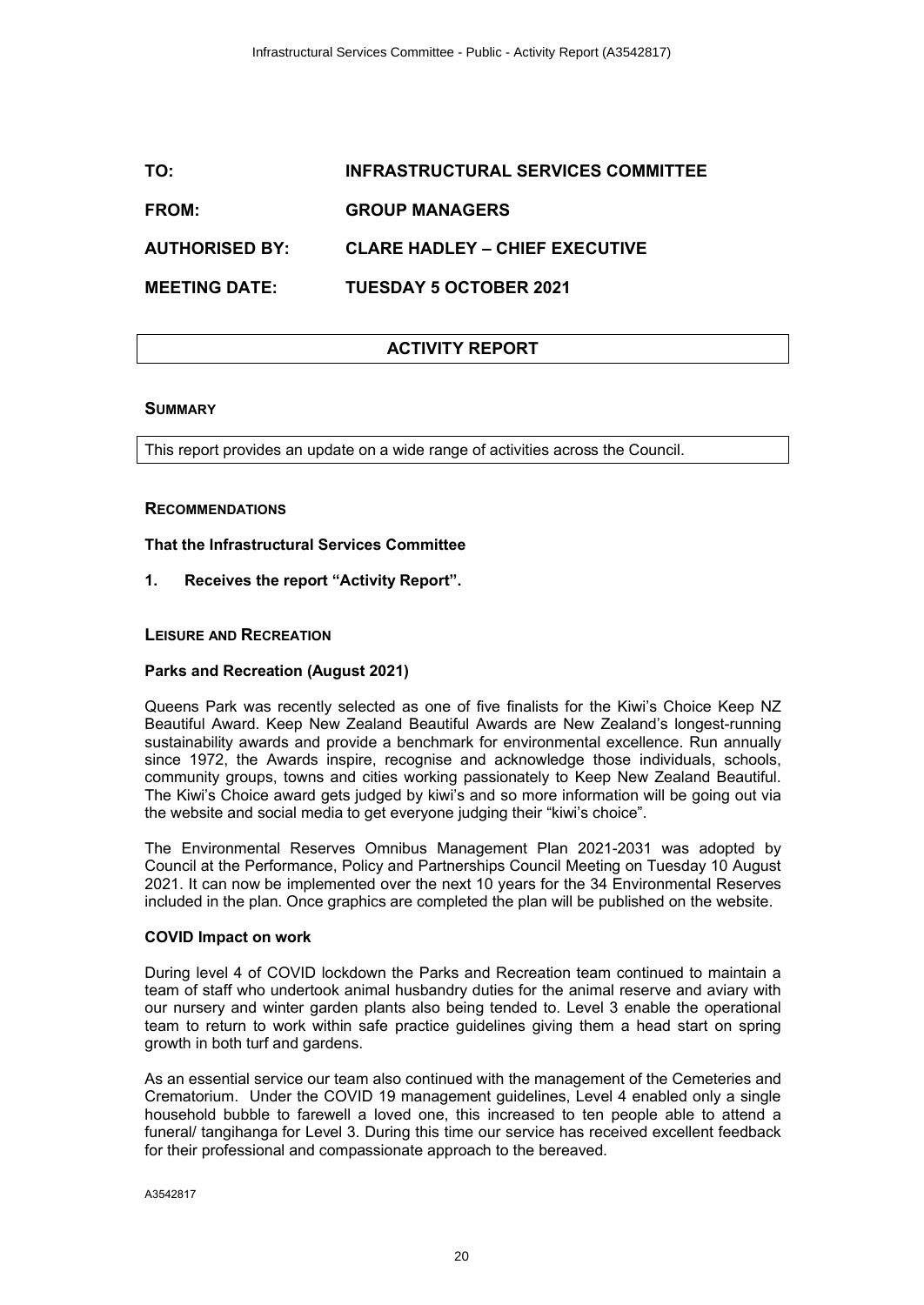The teams have attended online forums throughout COVID restrictions, Active Southland along with Regional Sporting Organisations met to support local clubs to ask questions and seek for clarification on management of facilities during COVID times. This was a chance to share what others are doing also with Brent Thawley (Sport NZ Regional Partnerships Manager – South Island) to answer any questions, or seek for clarifications from Sport NZ.

Consultation and community work continued via web chats, staff have been working with key stakeholders of Motupōhue Bluff Hill on the extension of car parking at Pearce Street, Bluff to support active recreation on the maunga. With Murihikui Kai Collective, the team are continuing to collaborate on food security and edible annual plantings. Edible public harvesting should be coming up soon.

### **Aquatic Services – Splash Palace August 2021**

Services for August were only available for 17 days until the government announced a level 4 lockdown commencing at midnight on Tuesday 17 August. Level 4 was in place until the 31 August subsequently this has reflected in our participation numbers being down.

### **Participation and Visitor Stats**

|         | Jul    | Aug    | <b>YTD Total</b> |
|---------|--------|--------|------------------|
| 2021/22 | 30.445 | 17.089 | 47.534           |
| 2020/21 | 29.960 | 27,579 | 57,539           |

If lockdown was not initiated it is predicted that Splash Palace could have seen approximately 31,162 participation numbers for August. The increased participation for August compared to last year was because on the 12 August 2020 most of the country except Auckland went into Alert Level 2 which lasted until 21 September 2020.

#### **Covid-19 Level 4 Lockdown**

During lockdown, Splash Palace senior staff kept communication open with their teams ensuring information was handed down as well as checking on wellbeing and answering any questions the staff may have had.

To reduce energy and chemical consumption, the spa and cold plunge pools were emptied, chlorine and temperature levels in the pools were reduced. We also reduced our domestic hot water temperature. It is estimated that by reducing demand has saved an estimated \$10,000 in chemical, fuel and electricity costs.

### **INFRASTRUCTURE**

### **Key Performance Indicators**

Council's core infrastructure assets continue to perform at a high level. August saw 100% compliance of drinking water assets with National Drinking Water Standards and 100% compliance with our Waste Water and Storm Water discharge consents.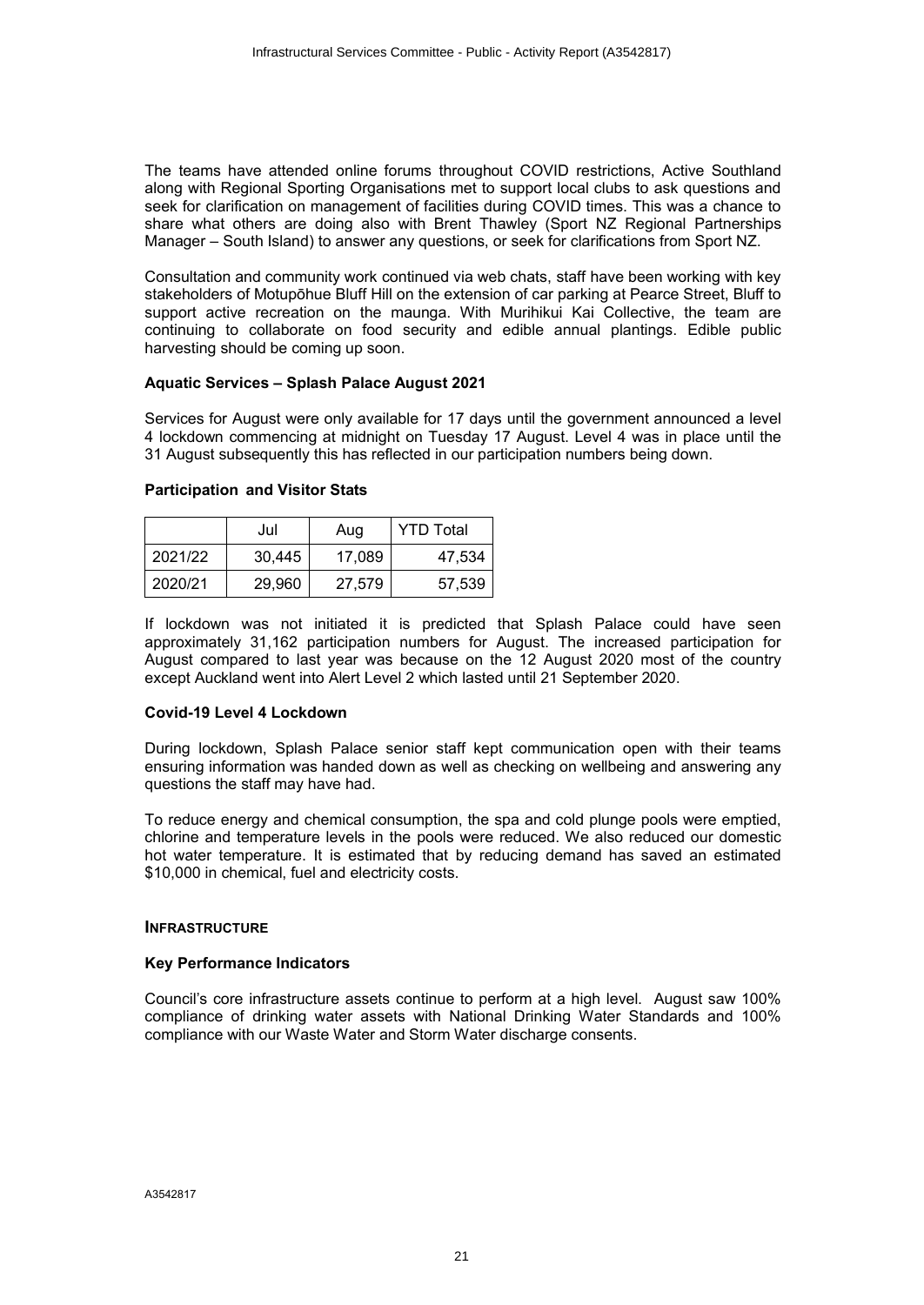| <b>Monthly Result</b><br>Compliance National<br>Drinking Water<br>Standards |               | <b>Monthly Result</b><br>Compliance with Waste<br>Water and Storm Water<br>discharge consents |               |
|-----------------------------------------------------------------------------|---------------|-----------------------------------------------------------------------------------------------|---------------|
| <b>Target</b>                                                               | <b>Result</b> | <b>Target</b>                                                                                 | <b>Result</b> |
| 100%                                                                        | 100%          | 100%                                                                                          | 100%          |

### *Strengthening Works on Anderson House to commence in November*

Following concerns around market capacity at the beginning of the year works on Anderson House have been confirmed to commence next month (November). All building, Resource and Heritage consents and approvals are now in place and the contract has been awarded to Donaldson Construction Services. The work being completed covers the seismic strengthening of the building and some minor exterior maintenance work with works anticipated to be complete in April 2022.

In terms of future use Council is partnering with local stakeholders to determine the best future use for Anderson House.

### *Green Waste Discharge to Air Consent*

Council has received advice from Environment Southland that our application for discharge to air consent for green waste processing has been approved. It was noted in the decision that management of any odour effects at the site has been good, that the composting area is well sited and that the necessary environmental protections are in place.

The consent has been issued for the requested period of 20 years which is a very positive outcome and reflective of the positive historic management of the site.

### *3 Water SCADA System*

The Council 3 Waters Network has a SCADA system that monitors and controls the Water, Sewerage and Stormwater network that services Invercargill. This includes our treatment plants, pump stations and reservoirs.

ICC is in the process of making key upgrades to the system. Work is being undertaken in collaboration with advisory firm AFI and our local maintenance contractor Wallace Murray electrical.

The work includes a new controls system, digital communication upgrades and computer system improvements. These upgrades are key to providing reliable monitoring and control of our 3 waters network and ensure ICC meets its public health and environmental obligations.